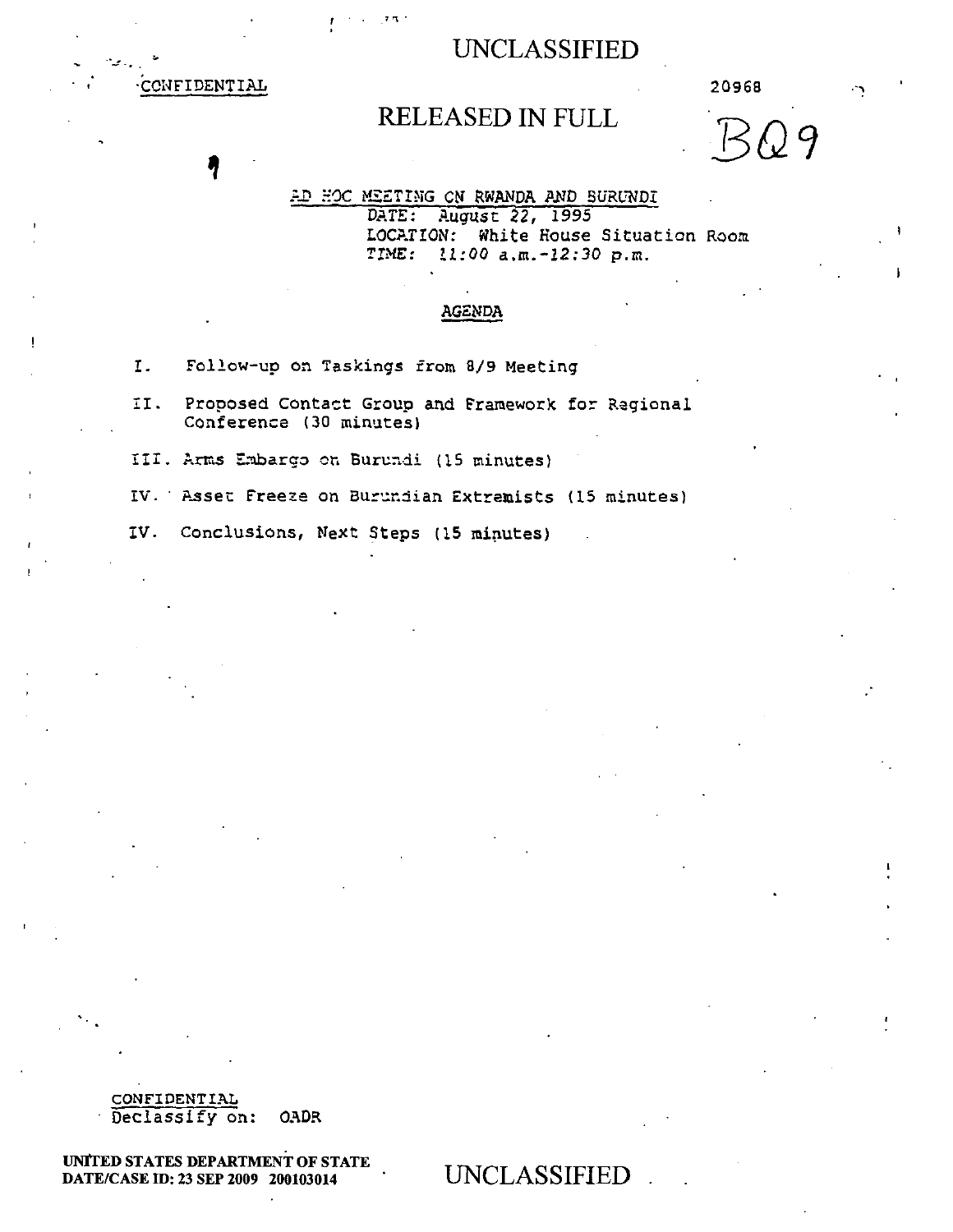#### ' CONFIDENTIAL 2

#### Prison Conditions:

By Friday, August 11, State will provide NSC a report on availability of funds to assist with construction of prisons, prefabricated housing and tents (work w/ICRC). (C)

### War Crimes Tribunal:

- By Friday, August 11, AID will work with State on a plan of action to remove obstacles to assist with getting the Tribunal up and running. As part of the plan, AID will work to resolve issues involving UN reimbursements for personnel in Bosnia to free up funds to support DOJ personnel for Rwanda. (C)
- Also, State will send to Justice the plan regarding security.<br>for POJ officials working with the Tribunal. (C) for DOJ officials working with the Tribunal.

### International Mediation:

State will report on a plan of forming a Bosnia-style contact group as well as a possible regional conference on Burundi and Rwanda. Indicate plans for regional travel. (C)  $\bullet\,\,$ 

#### IMET Funds:

State, with DOD assistance, will determine whether and when there might be an additional \$50,000 in IMET funds for Rwanda. (C)

#### Refugees:

- State/PRM in consultation with the Belgians will push UNHCR to implement a plan to relocate UNHCR camps from Rwandan border, (C)
- State will develop a prospectave plan for engaging Mobutu on Rwandan issues. (C)

#### Burundi:

All agencies will review the situation in Burundi and whether current efforts are adequate to stem ethnic violence. We will also review possibilities relating to an ICITAP program. (C) . **•=. 4111P** 

#### CONFIDENTIAL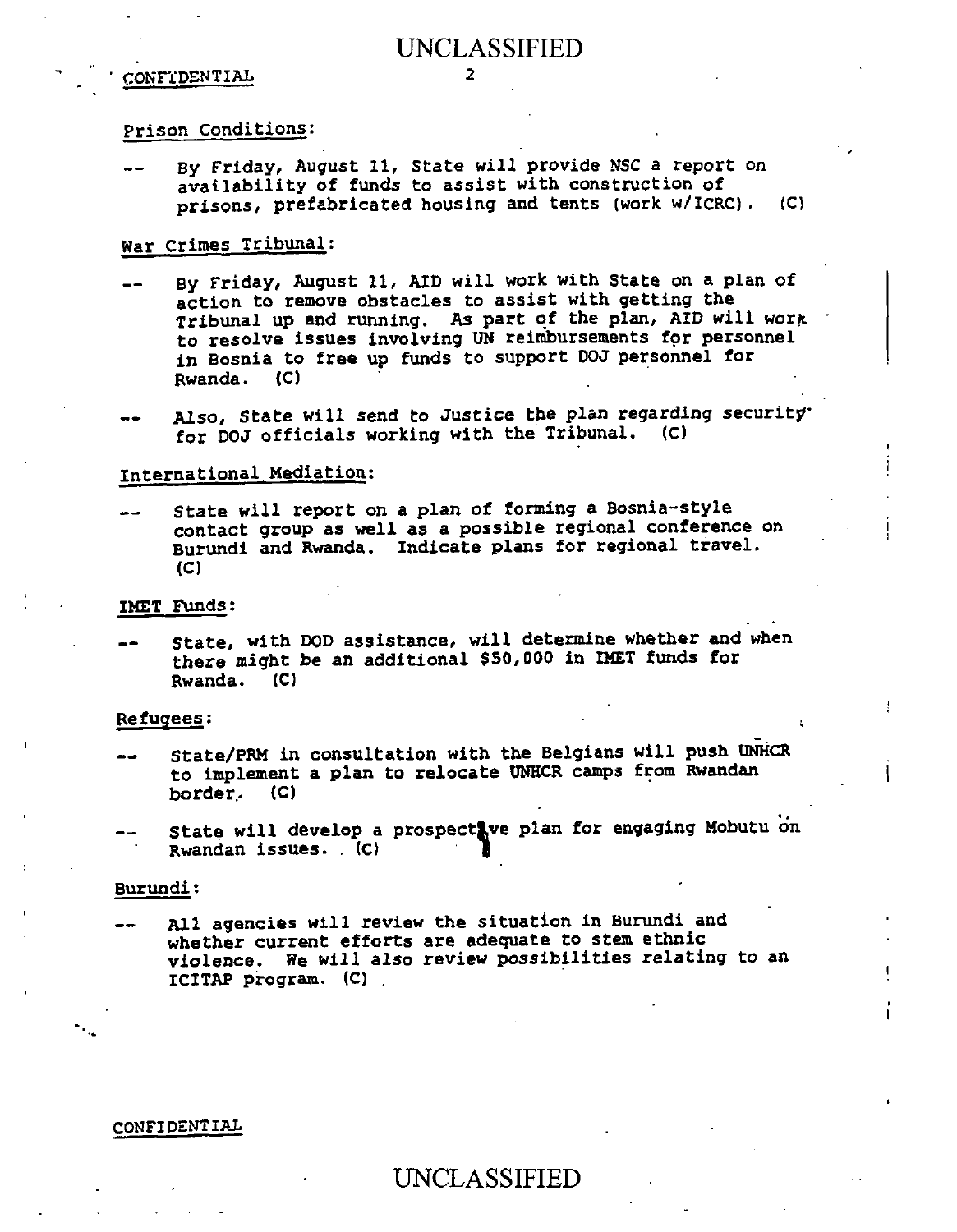Following is review of State action items as contained in Sens-Brill memo of August 14:

#### **Prison Conditions:**

Geneva 006265 reports that a key meeting hosted by UN DHA on August 14 called for UN agencies in Kigali and ICRC to develop an urgent plan of action to relieve prison overcrowding. Donors will review the plan and consider contributions. DOD reports that 75 Rubb-Hall tents, enough to hold 8100 persons, and 352 large tents, which would hold a total of 11,600 persons, could be made available. The questions of whether and how to provide aid in the area of prison capacity, and whether to do so in kind or through ICRC, are open. This should be taken up at the August 22 meeting at the NSC. State DRL's paper on prison strategy is attached.

#### War Crimes Tribunal:

- State DRL's paper is attached. DRL reports that we are in the process of hiring personnel and hope to double the Tribunal's staff in the near term. NSC pressure would be helpful for Treasury to spring their four people; DRL has supplied talking points. Ambassador Albright's staff is meeting with the. SYG's staff to press for a support office in the Hague, immediate appointment of the Registrar and administrative support in Kigali and for movement on direct UN hires. If necessary, Ambassador Albright will follow with a meeting with the SYG. Justice needs to give attention to getting our implementing legislation passed so we can turn over indicted persons to the Tribunal. DRL has assured DOJ that they will be reimbursed for their personnel.
- State has sent Justice a thick memorandum regarding security for its personnel in Rwanda.

#### International Mediation:

Amb. Bogosian sent the requested document to NSC several days ago.

#### IMET Funds:

Two possible pots of money have been identified - \$50,000 fallout which DOD has found, and \$50,000 leftover from Chad. **AF** is preparing the necessary Section 451 waiver decision memo to get the ball rolling.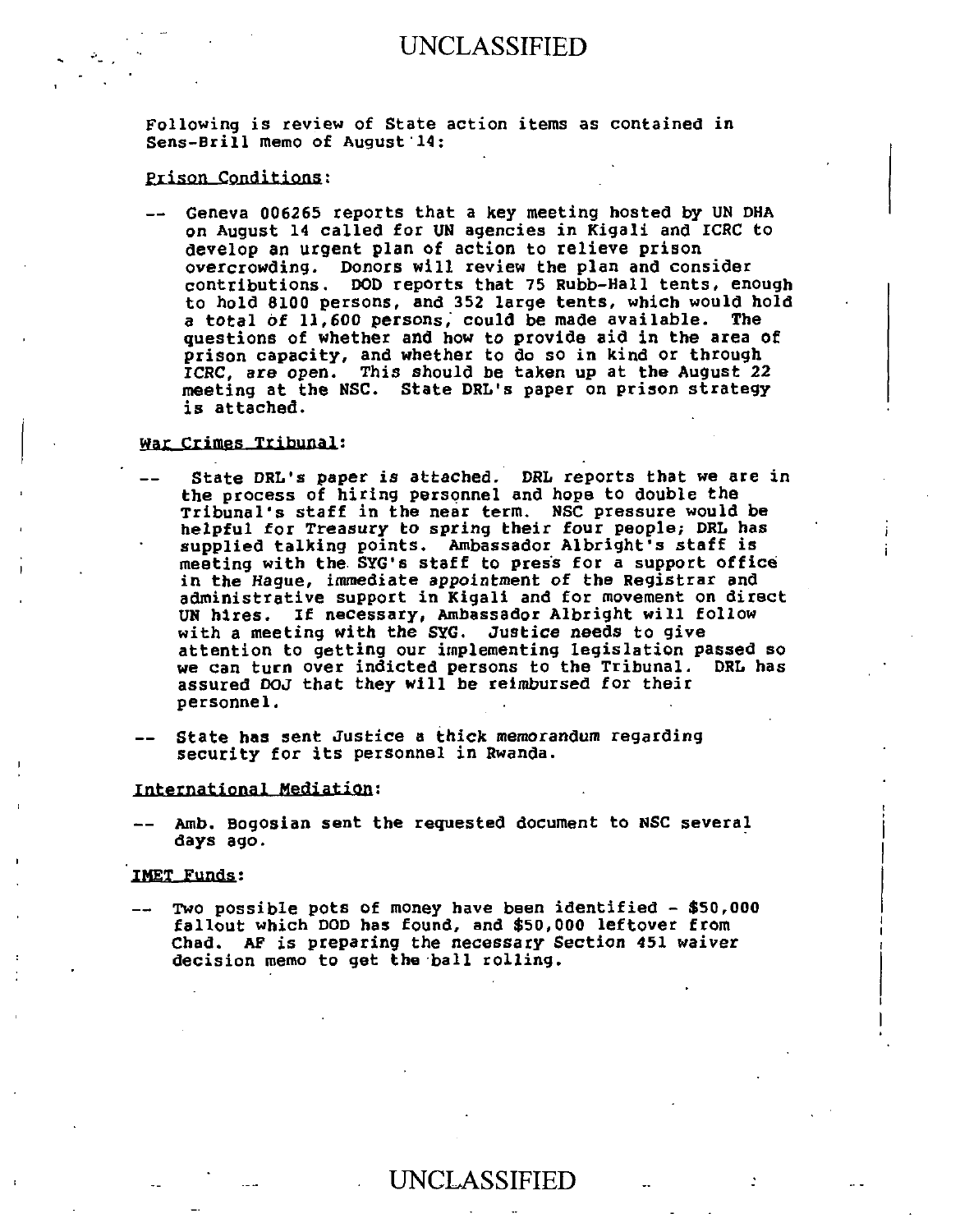#### Refugees:

- USMission Geneva demarched UNHCR on the relocation issue, and UNHCR agreed to move forward. They were to have a meeting with local and national Zairian officials in Bukavu on August 15 to discuss modalities. We have made it **clear**  to UNHCR that lack of money will not be accepted as an obstacle to camp relocation, given the pledge language of our most recent donation. Kinshasa agreed to camp relocation, but later threatened to expel all refugees if the Rwanda arms embargo is lifted, as it was on August 16. Our Mission briefed UNHCR regarding armed Hutu activities **in** the camp region on August 16. The briefing helped persuade UNHCR of the urgency of moving camps. In South Kivu, Birava camp has already been closed and 9000 refugees transferred to a camp 75 kms to the west.
- AF/C has prepared a paper on Mobutu. This will be finalized after Assistant Secretary Moose returns to the office on August 21.

#### Burundi:

- Amb. Bogosian **has met** with Assistant Secretary Gelbard and INL officers regarding possibilities of an ICITAP program, and has raised the matter with the French Embassy, the French having worked closely with us on a similar program in Haiti. Funding may be an issue.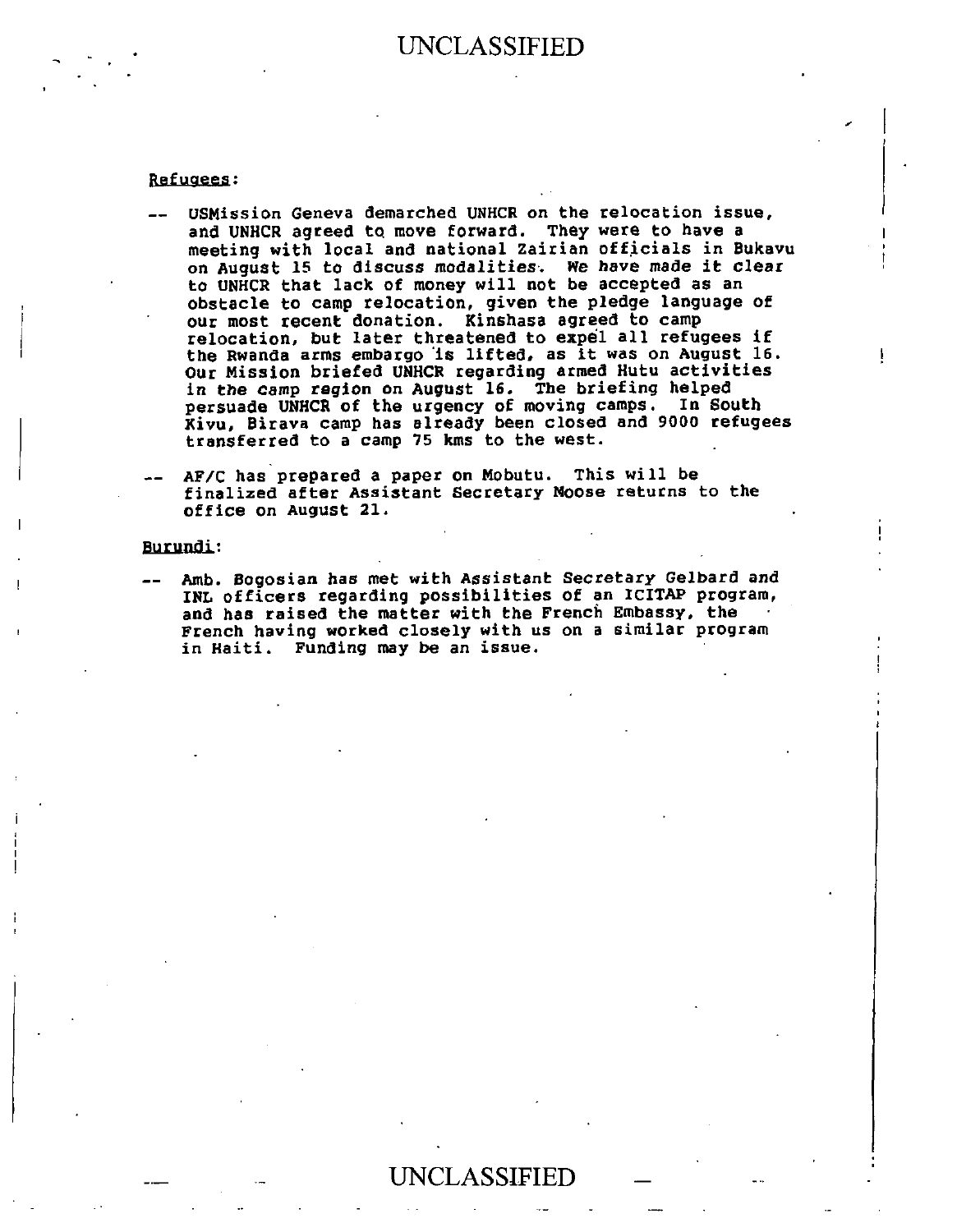## UNCLASSIFIED Revised 8/18/95

#### Prison Reduction Strategy

Goal: To dramatically reduce the prison population in Rwanda and start trials of the most serious offenders in national custody.

Background: Although the GOR has made some noises about reducing the prison capacity and appears willing to form a Presidential Commission on the issue, hardliners within the government have shown little interest in reducing the prison population, making the jails more humane or beginning trials. Indeed, the prison population has surged from 30,000 in May to 50,000 at present. Although the USG has made various demarches to the Rwandan Government, greater political pressure is needed to gain a reduction in the prison population. Pressure is timely given the lifting of the arms embargo. We may wish to underscore the importance we place on the prison issue by a visit to Rwanda from a senior State Department official to lay out our position. We should also seek support from the ROSG. When appropriate, President Clinton could follow with a call or letter to President Bizimungu and Vice President Kagame.

#### Message:

To pressure the **GOR,** we should tell them that we must see tangible progress within one month in the areas enumerated below or the USG will have to review its assistance to the GOR. Given the level of concern within the Congress and the USG about prison conditions, we will tell the GOR that it will be extremely difficult for the US to maintain the level of support we have (e.g., aid to government ministries). It will be difficult to authorize new support (e.g., lethal or non-lethal arms equipment) untill we see tangible improvements in the prison situation.

To ensure continued USG assistance, the GOR must show progress in the following areas within the next month: .

1. Work with international humanitarian organizations to increase the capacity of its prisons and spread out'the population. (We have given \$625,000 to the ICRC to expand prison capacity but could give more money or equipment for this purpose).

2. Release the young (over 400 under age 14), the elderly (over 3,200 age 55 and over), the pregnant and the infirm on humanitarian grounds.

3. Dramatically reduce the number of arrests (currently at 500 a week) by only making arrests where there is sufficient evidence of guilt.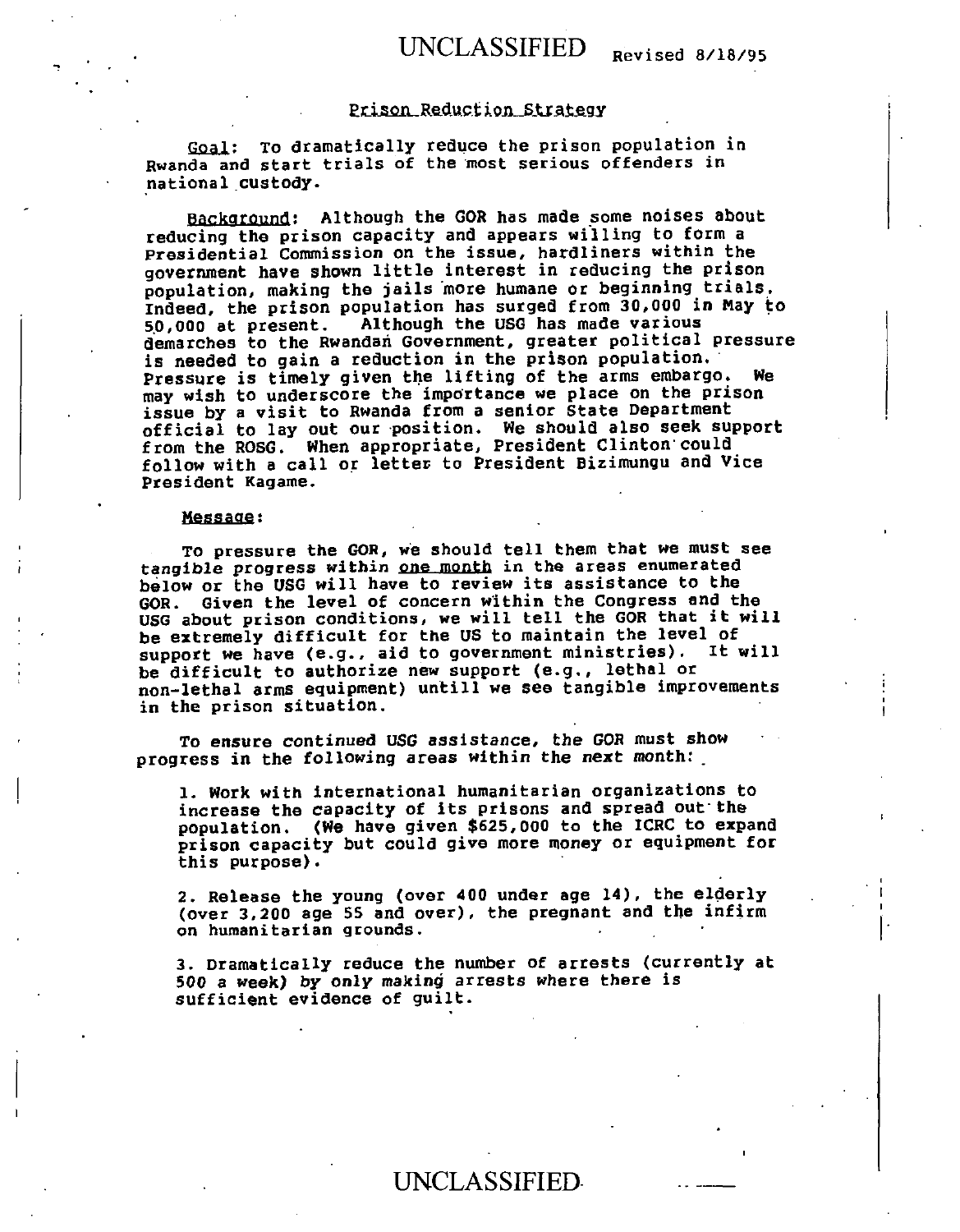4. Take steps necessary to appoint Rwandan judges and begin trials in Rwanda.

5. Provide for the security of released prisoners and make clear that reprisal killings will not be tolerated.

• 6. Give high-level support to a Presidential Commission to develop a political strategy for reducing the prison population, triaging prisoners and re-integrating Hutus. (AID will provide **\$300,000 out** of the \$4 million rule of law assistance to the Commission, as suggested by post).

Drafted: DRL: Chia 8/15/95 SENIX 211 Cleared: DRL:NEly-Raphel(subs); AF:RBogosian(subs); G:AJoyce(subs) AF/C:ARender

•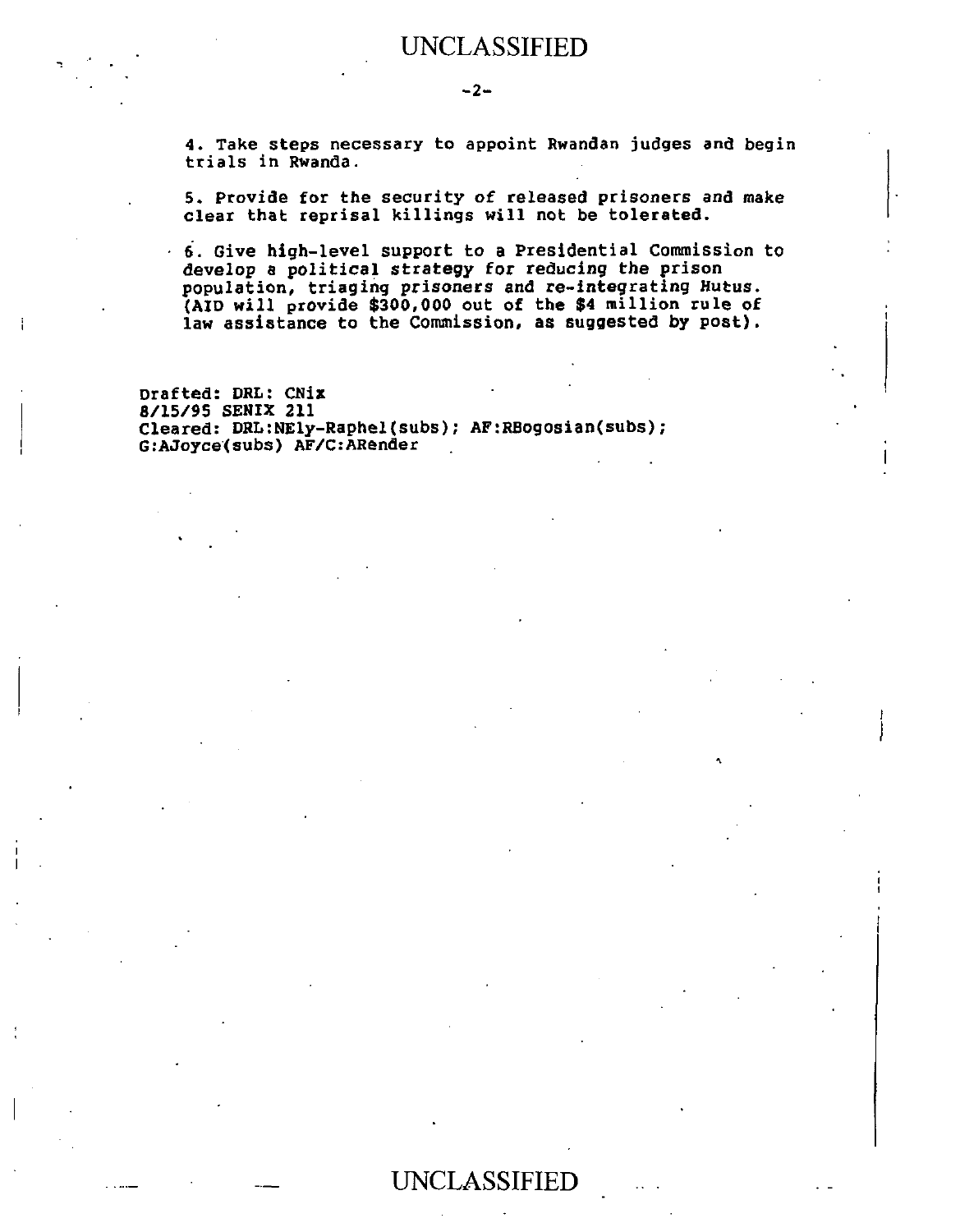### **'far Crimes Tribunal**

Background: The Tribunal is currently investigating five **targets -- principal masterminders of the genocide -- and believes it can still deliver some indictments before the end of the year. Its team of investigators, although small, is building cases against these suspects in Kigali, as well as transcribing the tapes of the radio broadcasts alleged to have helped incite the genocide. With the assistance of USG**  demarches to various capitals, the Tribunal has recently **obtained permission from some key European States to interview important witnesses in those countries. Additional staff members are slowly beginning to come on board including some of the investigators promised by the Dutch. Nonetheless, the Tribunal still faces logistical and .bureaucratic obstacles which we are seeking to overcome. We are taking the following actions:** 

#### **expand Tribunal Staff**

**-- Adequate Tribunal staff is critical to the enterprise. We have identified and provided the Tribunal the resumes of over 50 potential investigators, paralegals and neutral interpreters. The Tribunal has been interviewing prospects and has selected a group of investigators and paralegals, which we plan to hire and deploy.in the next few weeks. This will significantly increase the Tribunal's investigative resources.** 

**-- We have provided D00/FBI a memorandum and binder answering their security and medical concerns and are awaiting a response as to whether three D00 prosecutors can be deployed.** 

**-- We have submitted talking points to the NSC for a phone call to Deputy Treasury Secretary Newman about deployment**  of two investigators and two paralegals at Treasury. We **are awaiting the NSC call.** 

**-- Ambassador Albright's staff is meeting with the SYG's staff to press for movement on direct UN hires for the Tribunal. If necessary, Ambassador Albright will follow with a meeting with the SYG.** 

**-- We continue to urge other governments to second staff to** 

## \_\_ UNCLASSIFIED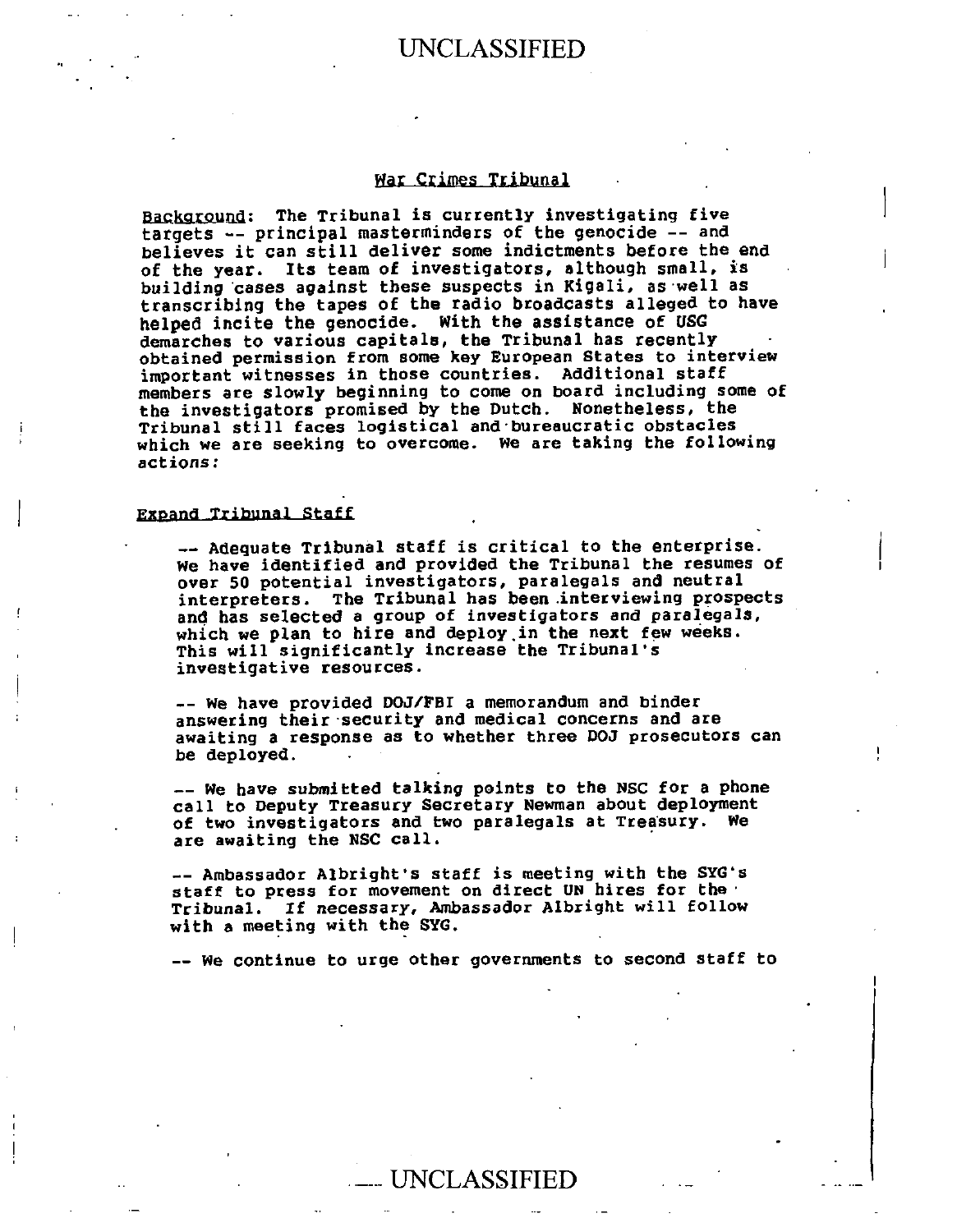the Tribunal. We will be in an even stronger position to pressure governments after the next group of USG-provided personnel have been deployed.

 $-2-$ 

#### Obtain Adequate Bureaucratic and Administrative Support

-- The Tribunal has suffered from the lack of bureaucratic support. At a meeting in June, the SYG agreed with  $\cdot$ Goldstone that the Tribunal should have a "godfather" either on his staff or in DPKO to move the Tribunal forward and cut through bureaucratic obstacles. The Tribunal also needs a Registrar and administrative support. Ambassador Albright's staff is pursuing this in NY today and if necessary, Albright may follow with a meeting with the SYG.

#### Obtain Support Base Outside Kigali

-- The Tribunal is less efficient than it could be because it lacks a support office to process and analyze documents and other sensitive information. The SYG has recently decided that the Tribunal must operate exclusively in Kigali. We intend to urge him to reconsider and permit a small space outside of Kigali. In the meantime, we are working to make the Kigali office more operational and have sent a large shipment of computer supplies and other equipment for this purpose.

#### Provide Logistical Support in the Field

-- Until the Tribunal receives adequate administrative support, the USG will help provide necessary resources. We plan to redeploy an administrative expert to Kigali, as well as to lease and equip housing for Tribunal staff.

-- We will also continue to **equip the** Kigali Office. Six DOD vehicles are scheduled to arrive by.October 1, with six more to follow.

#### Raise Publicity and Confidence of Rwandans

-- Physicians for Human Rights plans to conduct an exhumation in Kigali in September. We intend to raise media attention for this event, which will help to create the sense of movement on the ground for the Tribunal.

-- Goldstone is also considering holding another **pledging**  conference in Kigali in the near term, which would also help to build momentum for the Tribunal.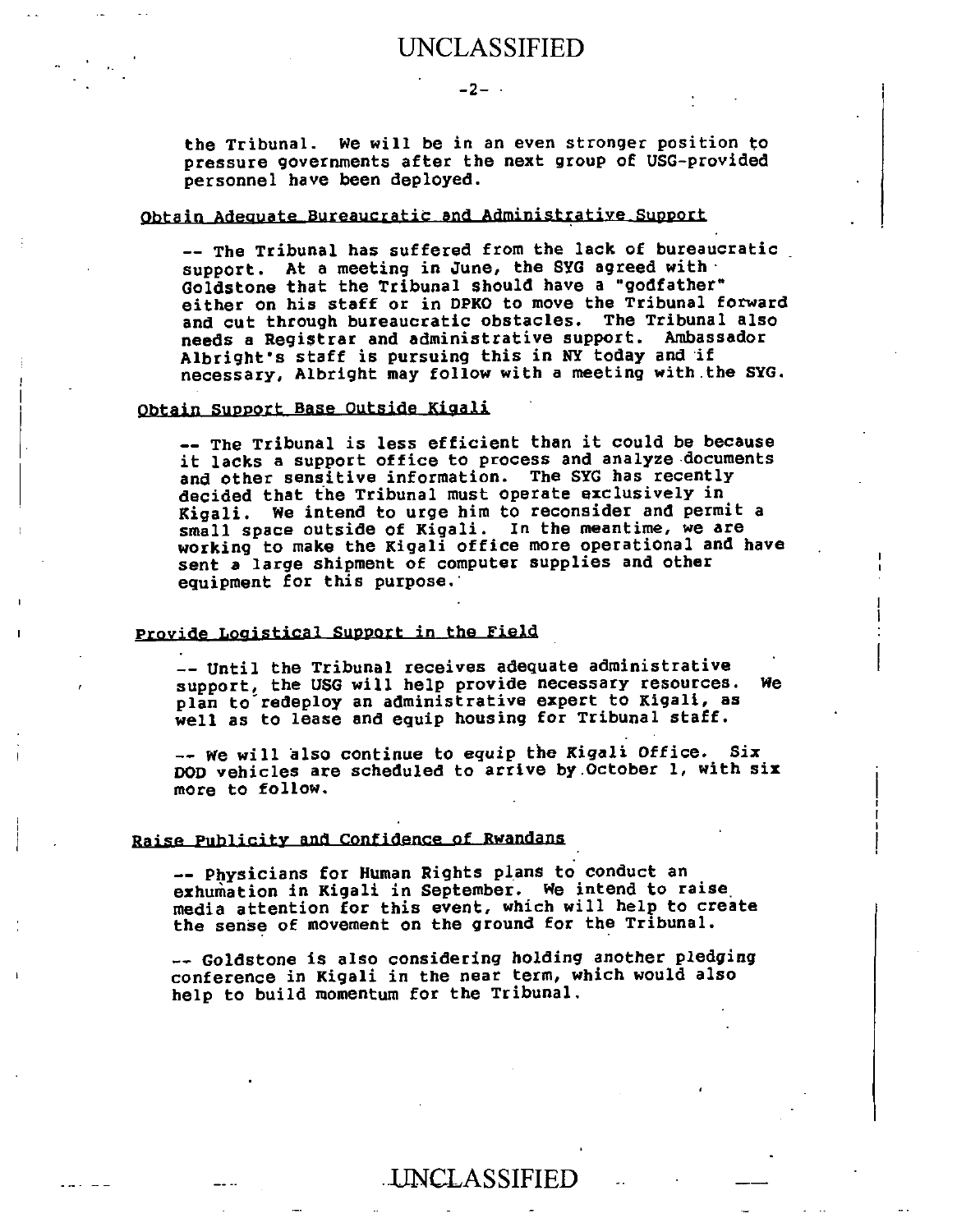Drafted:DRL:CNix Cleared:USUN/W:JO'Brien L:MMatheson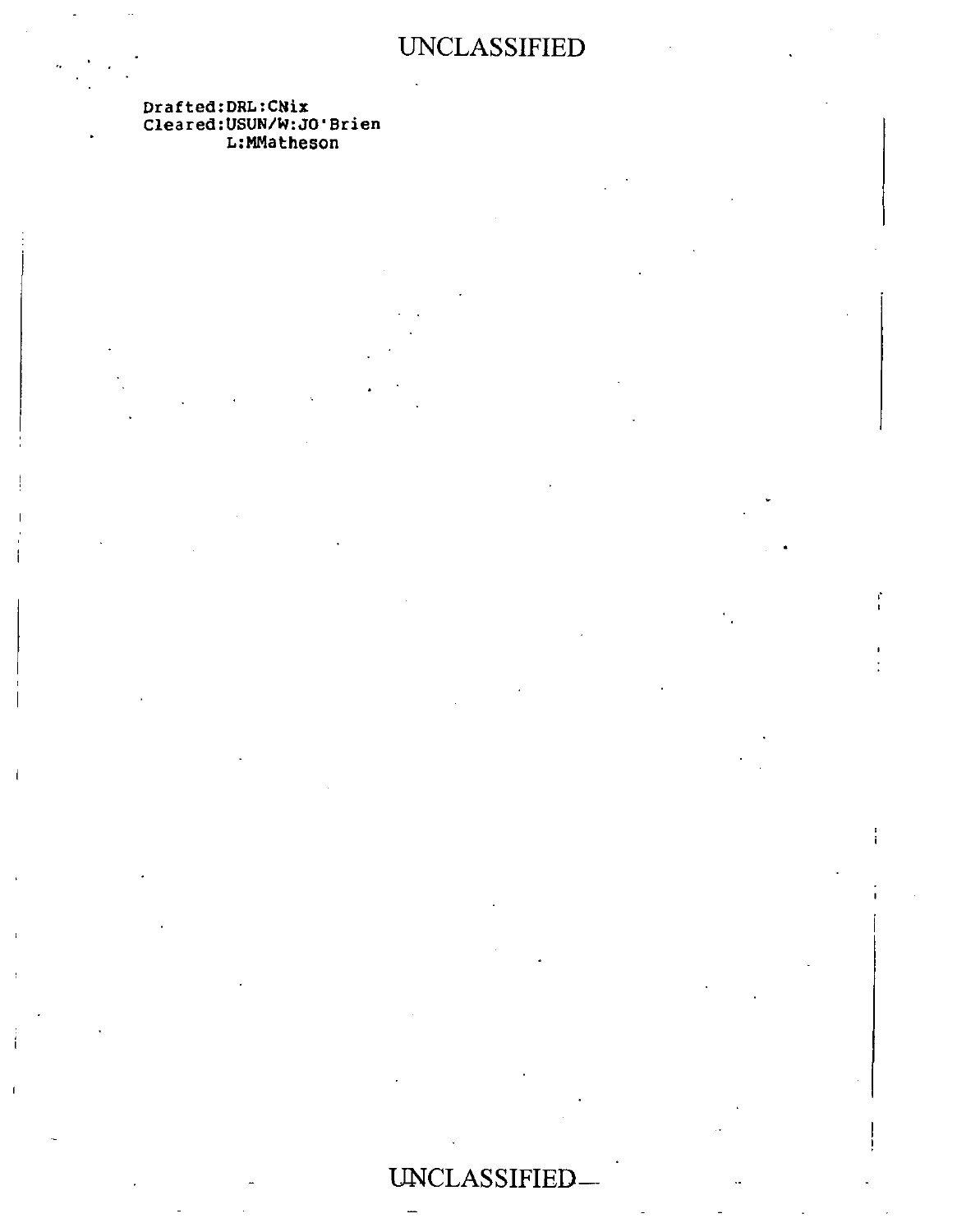#### CONFIDENTIAL DECL:08/08/05

SUBJECT: Revised Zaire Strategy - Engaging Mobutu in Regional Issues

#### Summary

The regional nature of the situation in Rwanda and Burundi suggests we reexamine our Zaire strategy to determine whether there is merit and possibility for incorporating means to involve President Mobutu in these issues. Mobutu probably cannot be helpful in regional negotiation given his difficult personal relationship with neighboring leaders and his pro-Hutu inclinations. He might, however, be useful on some issues related to events on his territory in eastern Zaire. Although the balance between invoking his support for efforts in eastern Zaire and keeping him on track for the democratic transition is a delicate one, these need not be mutually exclusive goals. We should guard against naming a specific "reward" for Mobutu's cooperation, as this would hand Mobutu leverage to provoke further rewards by destabilizing the situation in hopes of renewing our pleas for assistance. The effort should be framed as steps Mobutu himself can take to contribute towards a "normalization of relations." King Hassan of Morocco might be usefully engaged to lobby Mobutu on eastern Zaire.

#### Essential Factors

Involving Mobutu on regional issues does not alter the fundamental thrust of our policy strategy for events internal to Zaire, as articulated in our July 1994 strategy memo. We will continue to encourage support for economic accountability and reform, and realistic preparations for credible and transparent elections in the agreed time-table (by July 10, 1997). We should continue to encourage Mobutu to support/not interfere with these efforts by the Kengo government, and acknowledge in our dialogue with Mobutu his role in allowing advancement on these fronts as they occur. Given our close coordination with "the Troika" on Zaire pOlicy, we will coordinate the concept of approaching Mobutu with the French and Belgians if this strategy is approved.

We see no overall scope for involving Mobutu in any "elder statesman" role to resolve tensions between parties in the region. Mobutu has difficult personal relationships with neighboring presidents (Museveni, Mwinyi, Moi). His pro-Hutu inclinations further undermine any possibility of a role as independent arbiter.

Mobutu probably could, however, induce a better Zairian performance on things that take place exclusively in Zaire. Since the situation in eastern Zaire could suffer either from his meddling or the absence of his blessing, we should explore specific actions (enumerated in "Plan" below) to channel his influence. Only such cooperation consistent with Mobutu's constitutional responsibilities and that does not undercut

#### CONFIDENTIAL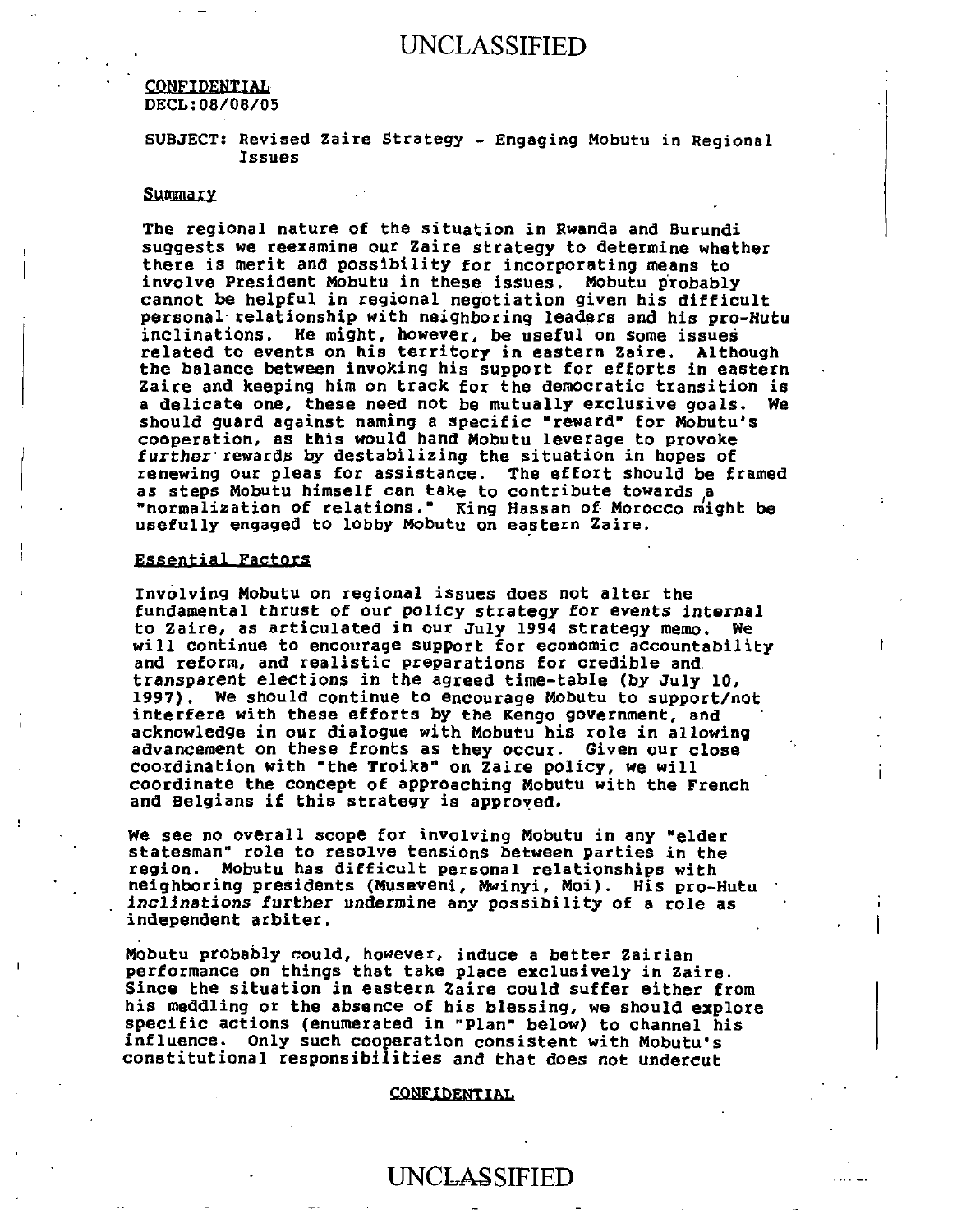**Kengo's authorities will be sought. As Mobutu is the commander in chief of the armed forces, and national defense and diplomatic relations are areas of collaboration between the President and the transitional government, there is probably broad scope for such cooperation. Some issues will obviously be taken up with both the Prime Minister and the President.** 

**Several factors may constrain Mobutu's ability to influence the situation in eastern Zaire. Initiatives such as arresting perpetrators of genocide and controlling ex-FAR military activities are resource intensive and could incur Zairian casualties; Mobutu may therefore be reluctant to take on these tasks. Sheer logistic obstacles (collapsing infrastructure and state mechanisms) complicate his ability to assist. (These same arguments can be made to some extent for any of the countries in the region.) At the very least, Mobutu can refrain from being a spoiler on refugee issues (by insisting on rapid repatriation, for example), and could enhance control of arms flows and camp security. Ultimately, the military responds to Mobutu (if paid), and a sufficiently motivated Mobutu can probably get them to accomplish a wide range of activities.** 

#### **Motivatina Mobutu**

**We should be wary of Mobutu's well-known penchant for horse-trading. It would be imprudent to offer Mobutu a tangible "prize" (e.g., the coveted visa) in exchange for his assistance, because it gives him considerable leverage to extract future concessions and will weaken the internal transition process. If we assume Mobutu can play a role in the pace of the arms flow and ex-FAR activities, it would not escape his notice that he could facilitate renewed destabilization of the region in hopes we would again plead for his intercession. Likewise, providing Mobutu a "laundry list" of tasks he must fulfill as pre-conditions for "rehabilitation" would not preclude Mobutu from simultaneously doing several unhelpful things which counterbalance his positive steps.** 

#### **The Plan**

**We will pitch our approach to Mobutu on eastern Zaire as a tool he can employ to improve his abysmal international image and work toward a "normalization of relations." Our approach will contain no specific promises. The sending of an ambassador probably registers with Mobutu as his first short-term "reward," even if we did not intend it that way. Although an unrestricted visa is a possibility we might eventually consider, it is a distant decision dependent on significant results from Mobutu and a careful calculation of domestic U.S. repercussions with the Congress and human rights interests.** 

**Our Ambassador/Charge in Kinshasa will continue to be the focal point for our dialogue with Mobutu. Mobutu has committed himself to participating in this fashion in a conversation with former A/S Cohen. An A/S Moose-Mobutu meeting in New York at the UNGA celebrations would provide another near-term venue for our message.** 

#### **CONFIDENTTAi4**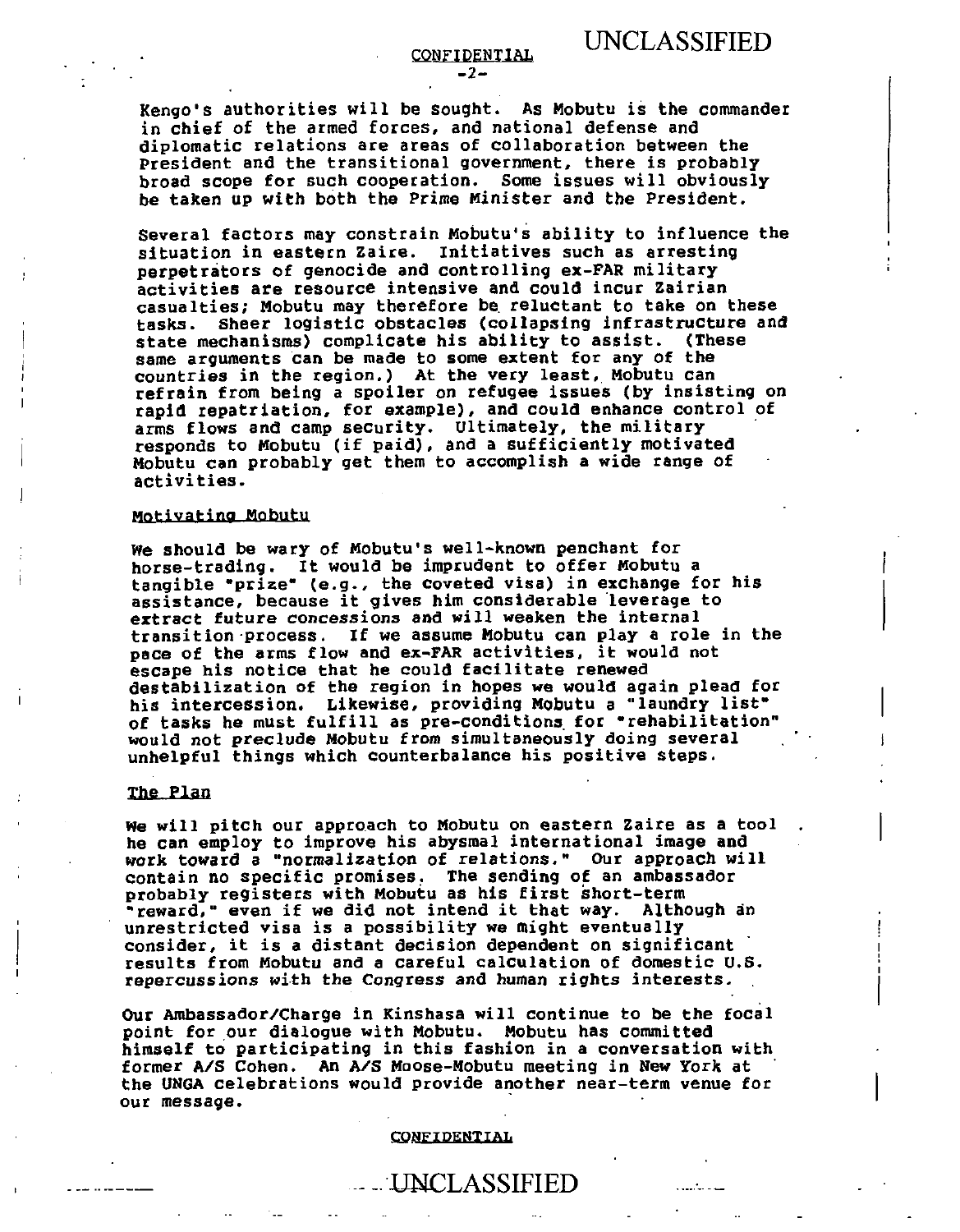**CONFIDENTIAL** -3-

Our strategy with  $M_1$  butu on eastern Zaire is not incompatible with our goal of keeping democratization on track. There is a marginal benefit in diverting Mobutu's attention from the domestic agenda. Furthermore, his involvement de-emphasizes PM Kengo's role in regional issues, thus lessening Mobutu's jealousy of Kengo's international limelight. We will make Mobutu's support for Kengo's reform efforts a condition of our dialogue, and we will recognize Kengo's successes in the economic and governance spheres with kudos to Mobutu for his non-interference.

Mobutu should be asked to assist with the following types of endeavors in eastern Zaire:

- o Abandoning the forced refugee repatriations that were started this weekend in.response to the U.N. Security Council action in suspending the arms embargo on Rwanda. Zaire undertook one organized refoulement in the past and then abandoned that approach, so there is hope of -convincing Zaire to desist now that it has forcefully demonstrated its anxiety.
- o Ensuring the continued cooperation of the Zairian military in putting its best troops at the disposal of the UNHCR-funded Zairian Camp Security Contingent and in following up quickly and decisively on any instances of ZSCS misdoings.
- o Cooperating with the International Tribunal by seeking to arrest those accused of genocide; Mobutu might be convinced to sacrifice some of the known leaders that he would otherwise be inclined to protect.
- o Tempering international criticism of the arms flow by agreeing to low cost (to Zaire) measures such as airport monitors.
- o Pressuring the Hutu leadership (both Rwandan and Burundi) in eastern Zaire to negotiate rather than carry out armed attacks.
- o Exploring how some land could be made available elsewhere in Zaire for medium-term resettlement of refugees should that become necessary.

As an alternative or parallel track, we could seek to engage King Hassan of Morocco on our concerns in eastern Zaire. Hassan has a personal relationship with Mobutu, a record of assistance on other issues in Africa in the past, and sufficient stature and experience to merit Mobutu's respect.

#### **CONFIDENTIAL**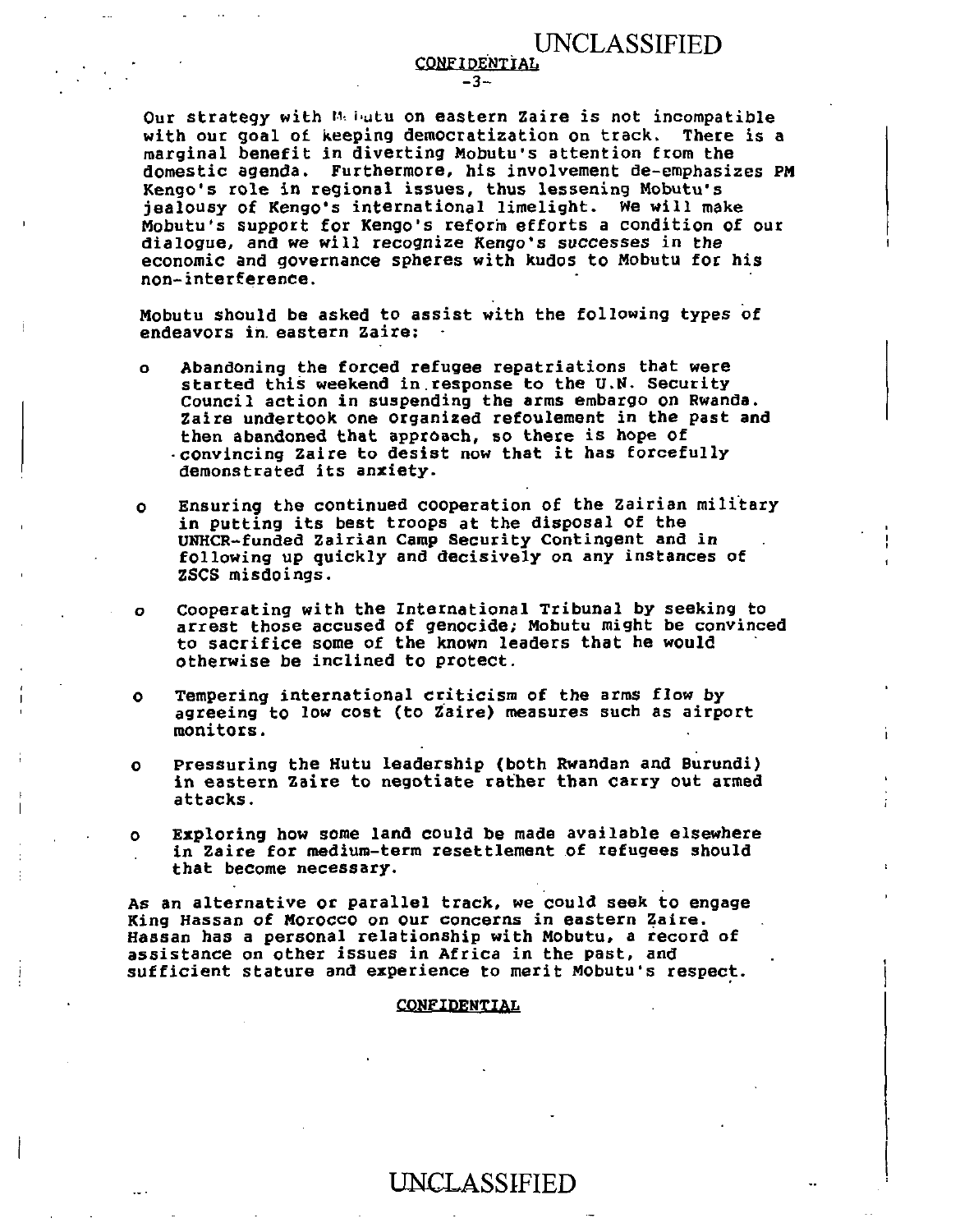| <b>Drafted:</b> | AF/C:MBLeon.rd             |  |  |
|-----------------|----------------------------|--|--|
|                 | $7-1707$ , $\Sigma = 6788$ |  |  |

Cleared: AF:GMoose AF/C:ARender AF/C:DHSimpson AF/RCS:RBogosian NEA/MAG:ABenesch P:SSymington G:AJoyce DRL/AAA:MSutphen IO/UNP:BBowie-Whitman

> IO/PHO:GStettenbauer PRM/AAA:MMcKelvey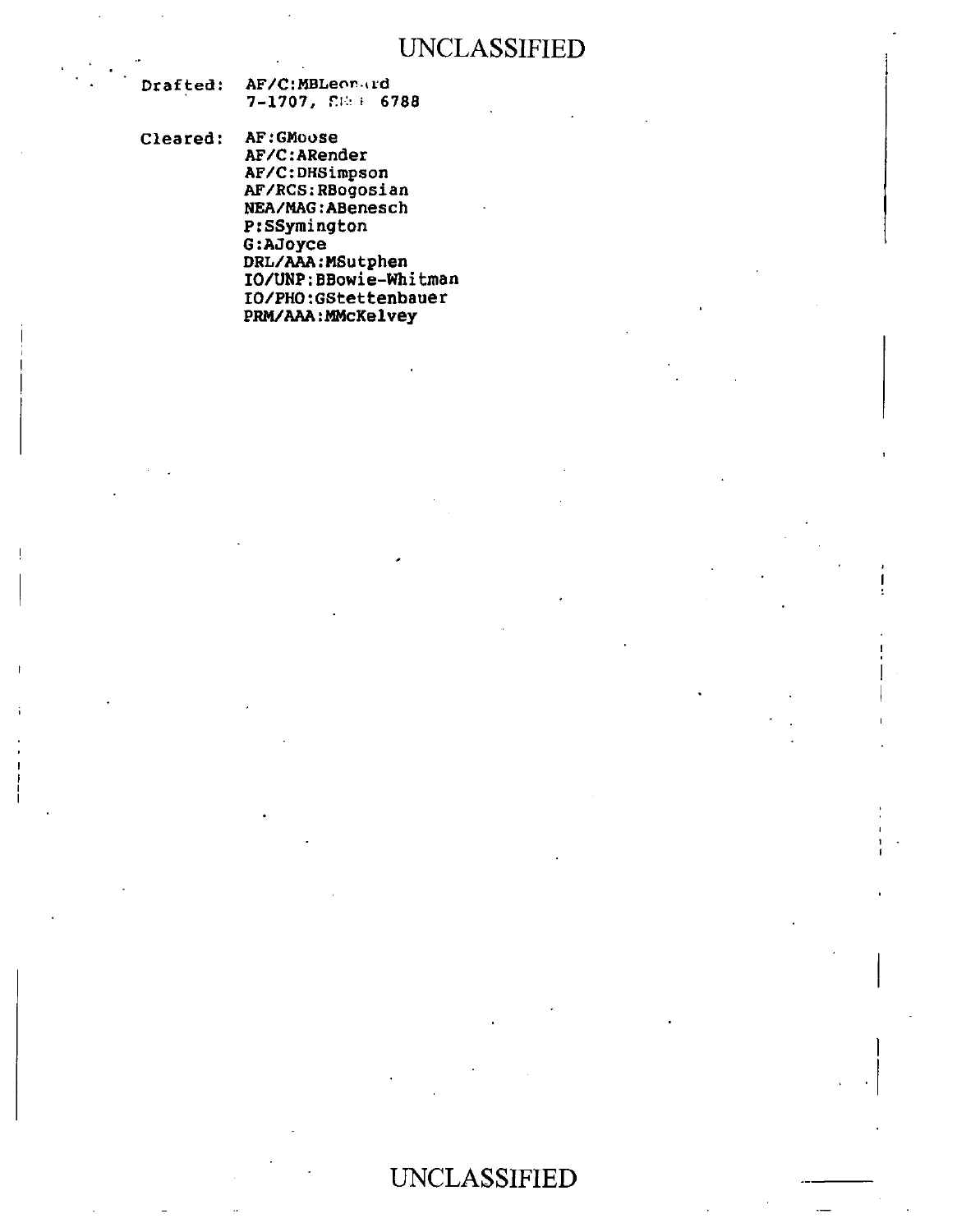CONFIDENTIAL **DECL: 8/18/05** 

#### **NSC AD HOC MEETING OPTIONS PAPER ARMS EMBARGO AND ASSETS FREEZE FOR BURUNDI?**

#### **I. CURRENT STRATEGY OF PREVENTIVE DIPLOMACY**

**We have pursued preventive diplomacy initiatives designed to bolster moderate forces and deter extremists from fomenting violence or overturning the current fragile powersharing arrangement. Our initiatives have been carefully calibrated to avoid destabilizing the situation further. Key points of our current policy are:** 

- **o Active support for the efforts of SRSG Abdallab (e.g., our AID mission has used Democracy and Governance (D/G) funds to cover some of the SRSG's cost for confidence-building exercises.)**
- **o Regular high-level visits (NSA Lake, Deputy Secretary Talbott, Assistant Secretaries Moose and Shattuck, etc.)** .
- **o Regular public statements and appeals (e.g., President Clinton's mid-February radio message).**
- **o \$300,000 for the activities of the UN Human Rights Center in Burundi**
- **o Support for the OAU's monitoring force (\$250,000 for initial deployment in FY-94 plus continuing support for OAU conflict resolution capacity)**
- **o Use of development (D/G) funds (\$4 million) to support peace and democracy, including grants to promote dialogue, reconciliation, and human rights.**
- **o Planned \$400,000 in FY-95 ESF, supplemented by USAID D/G funds, to strengthen Burundi's judicial system and help end the problem of impunity for past human rights abuses.**
- **o Active support for recent efforts by NGOs (e.g., Burundi Policy Forum) to promote conflict resolution and peace-promotion activities in Burundi.**
- **o Unpublicized visa restrictions against extremists.**

o **Pursuing a Commission of•Inquiry.** 

#### **CONFIDENTIAL**

# UNCLASSIFIED ---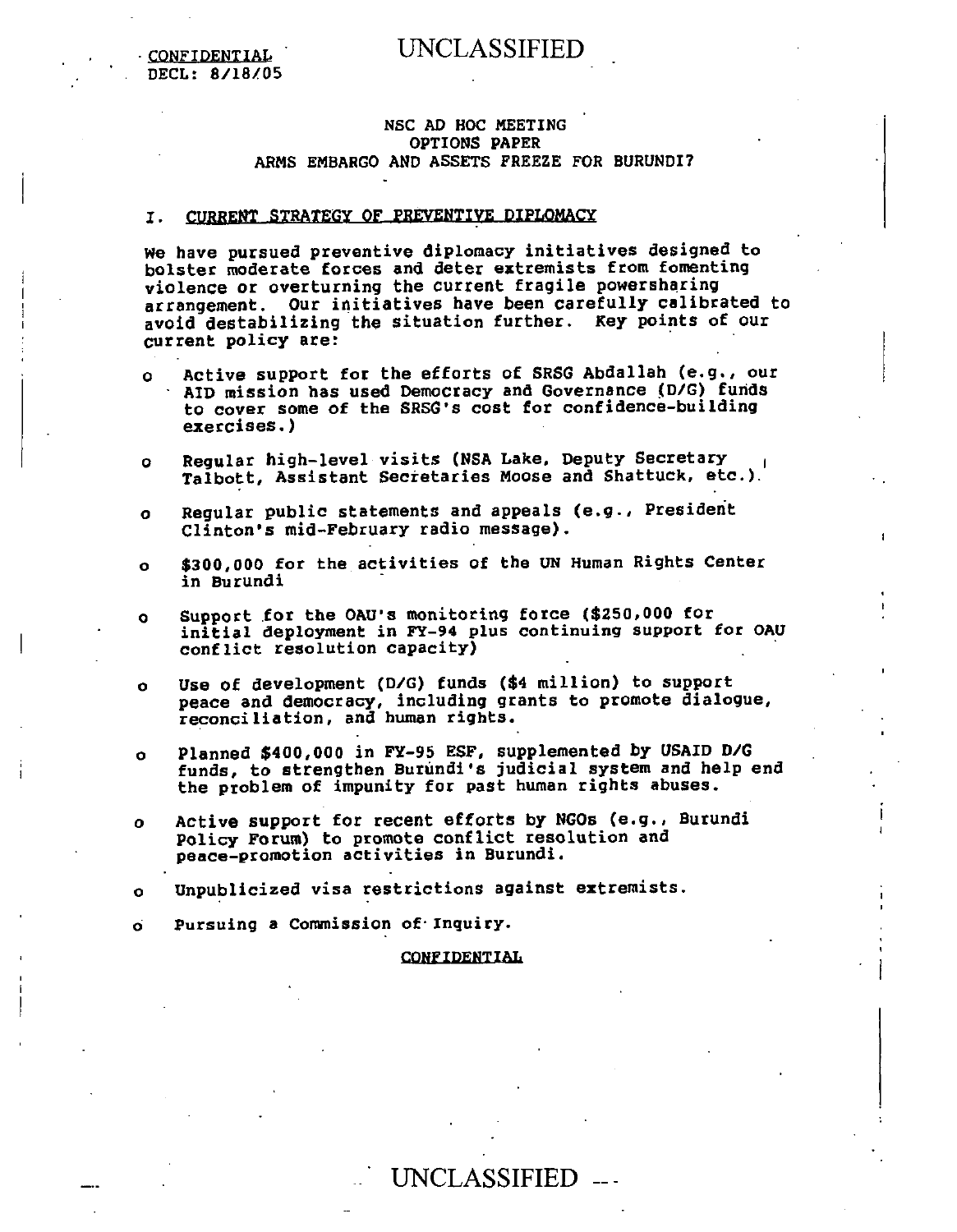#### **CONFIDENTIAL**

 $-2 -$ 

#### II. PROBLEMS ANTICIPATED

**We will continue to pursue these preventive diplomacy efforts, along with our key allies. However, even with this vigorous program, Burundi risks spiralling downward into widespread violence, as occurred in October 1993. The influence of extremists, particularly in the Tutsi opposition, is a disturbing trend. The opposition has extracted a string of concessions from the Hutu -dominated FRODEHU party and its allies, and the National Debate has stalled.** 

**While Tutsi extremists have so far proceeded incrementally through violence and intimidation, they may at some point attempt a direct coup. The military has already attempted three coups since the FRODEBU won the elections in June 1993, and the coup attempt in October 1993 very nearly succeeded. Hutu hardliners, who have become frustrated with'the government's continuing concessions to the Tutsi opposition, have launched attacks on Tutsi civilian or 'military targets. This has lead to a swift response by security forces, and could eventually spark a military coup on the pretext of maintaining order. While Hutu militias and the Palipehutu insurgency group could pose some danger to the Tutsis, they are no real match for the Burundi military.** 

**The scenario that played out in October 1993 might repeat itself. A Tutsi coup attempt or Hutu uprising would spark widespread inter-ethnic violence, and we would see large outflows of refugees. (While the death toll could be enormous, the violence would not play out the same way as in Rwanda in** ' **1994 because of the difference in forces. In Rwanda, Hutus controlled the government, the military, and the militias and had effective control over nearly all areas of the country in April 1994; until the RPF drove out the extremists, the Tutsi minority was essentially defenseless. Conversely, in Burundi, the Hutus cannot wipe out the Tutsis because the Tutsis have the military to protect them, and the Tutsis cannot easily seize and hold control of the country because the Hutus have power in their sheer numbers and can inflict serious casualties CONFIDENTIAL**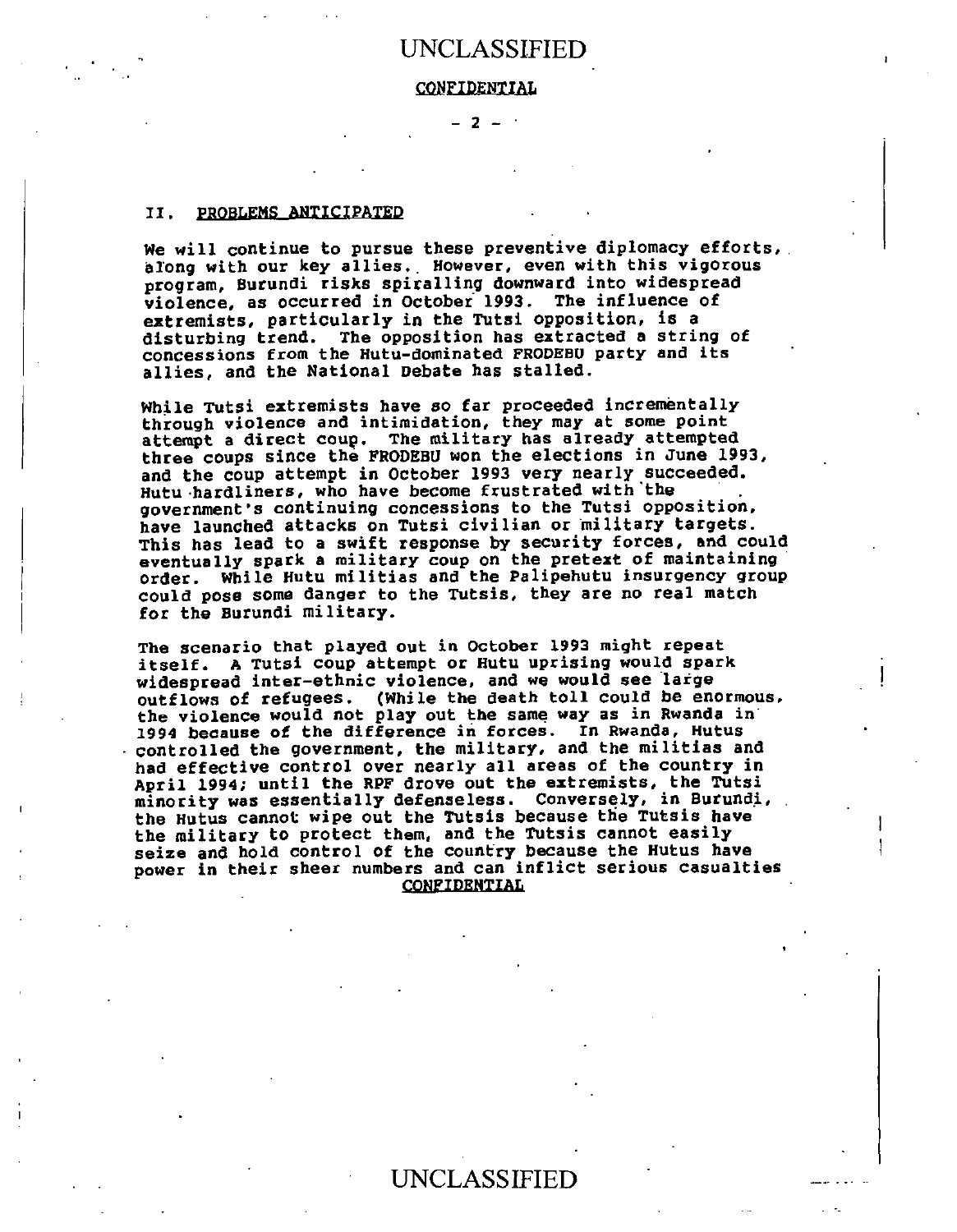#### **CONFIDENTIAL**

#### $-3 -$

**on the Tutsi community, as they did after the October 1993 failed military coup attempt. This counterbalance between Tutsi military power and Hutu numbers could have some self-limiting effect on the scale of the violence.)** 

#### **III. OPTIONS FOR ARMS EMBARGO/ASSETS FREEZE**

**On the diplomatic side, we will continue preventive diplomacy efforts. If a coup occurs, our political response should be the same as in October 1993: immediate condemnation of the coup attempt; international isolation of the coup leaders; punitive measures such as suspension of aid; and OAU, UN, or other appropriate mission& to facilitate the return to power of the legitimate government.** 

**Participants in the SVTS group have proposed that USUN should introduce a resolution which imposes an arms embargo against Burundi on roughly the same terms as the former embargo against Rwanda, and also calls for arms monitors in regional airports' as an aid in enforcing the embargo. Several Burundian (Hutu) Ambassadors, including the one in Washington, have privately called for such an embargo.** 

**Participants in the SVTS group have also proposed that we should introduce a resolution which imposes an assets freeze against certain named Burundian extremists (the list of 40 whom we and European countries deny visas), and bars claims against governments and financial institutions for enforcing such a freeze. There has not been any proposal that we institute a unilateral freeze.** 

**10 has already drafted and circulated within State proposed Security Council resolutions in each of these two areas, so that the lead time between policy decision and implementation could be fairly short.** 

**On the questions of whether to impose an arms embargo against Burundi and Burundians, and whether to impose an assets freeze against Burundian extremists, options are outlined below. The recent suspension/lifting of the arms embargo against Rwanda makes an arms embargo for Burundi problematical. Accordingly, we recommend that an arms embargo resolution not be introduced at this time, but rather be held in reserve.** 

**AF/C favors the assets freeze. Reluctantly, State E and EH are willing to go along with this Burundi assets freeze proposal, primarily because it is multilateral and not bilateral. State IO favors holding off on a freeze.** 

#### **CONFIDENTIAL**

# UNCLASSIFIED

 $\Box$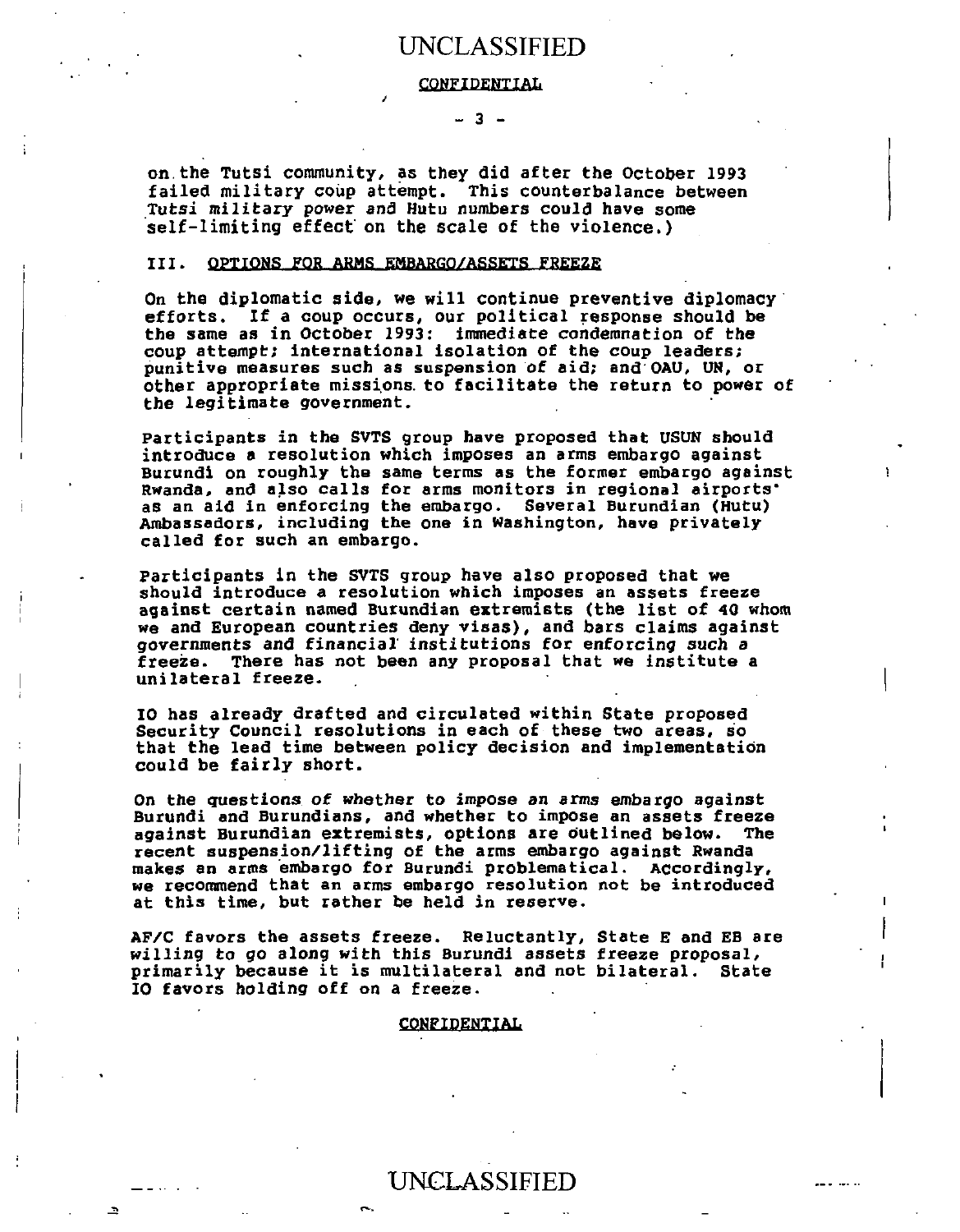#### **CONFIDENTIAL**

**- 4 -** 

#### **1 Options Reaardina an Arms Embargo on Burundi**

#### **A. Introduce Embargo Now**

Pros

- **o Aimed at arms flows to extremist Nutus, who are launching frequent armed attacks in the countryside.**
- **o Aimed at arms flows to the Tutsi-dominated Army and TUtsi extremists, both of whom are launching reprisals, often against civilian populations.**

**o No cost.** 

**o Sends a signal that the international community is appalled by the continuing violence in Burundi, and wishes to do something about it.** 

**Cons** 

- **o Given the recent suspension/lifting of the embargo against Rwandans, which some persons worried would lead to more arms finding their way to Burundi, the timing is bad.**
- **o An embargo on Burundi, with none against Rwanda, would not be effective.**
- **o Difficult to enforce, and even in enforceable would not prevent killings by other means not susceptible to international controls.**
- **o Over time, likely to affect the Army's ability to fight insurgencies, while not affecting the insurgents or ethnic cleansing operations as much.**
- **B. fielding an Arms Embargo in Reserve**

#### **.2121 ,**

**o As it represents no outward change in status quo, is less likely to have destabilizing effect or prompt Tutsi hardliner action.** 

#### **CONFIDENTIAL**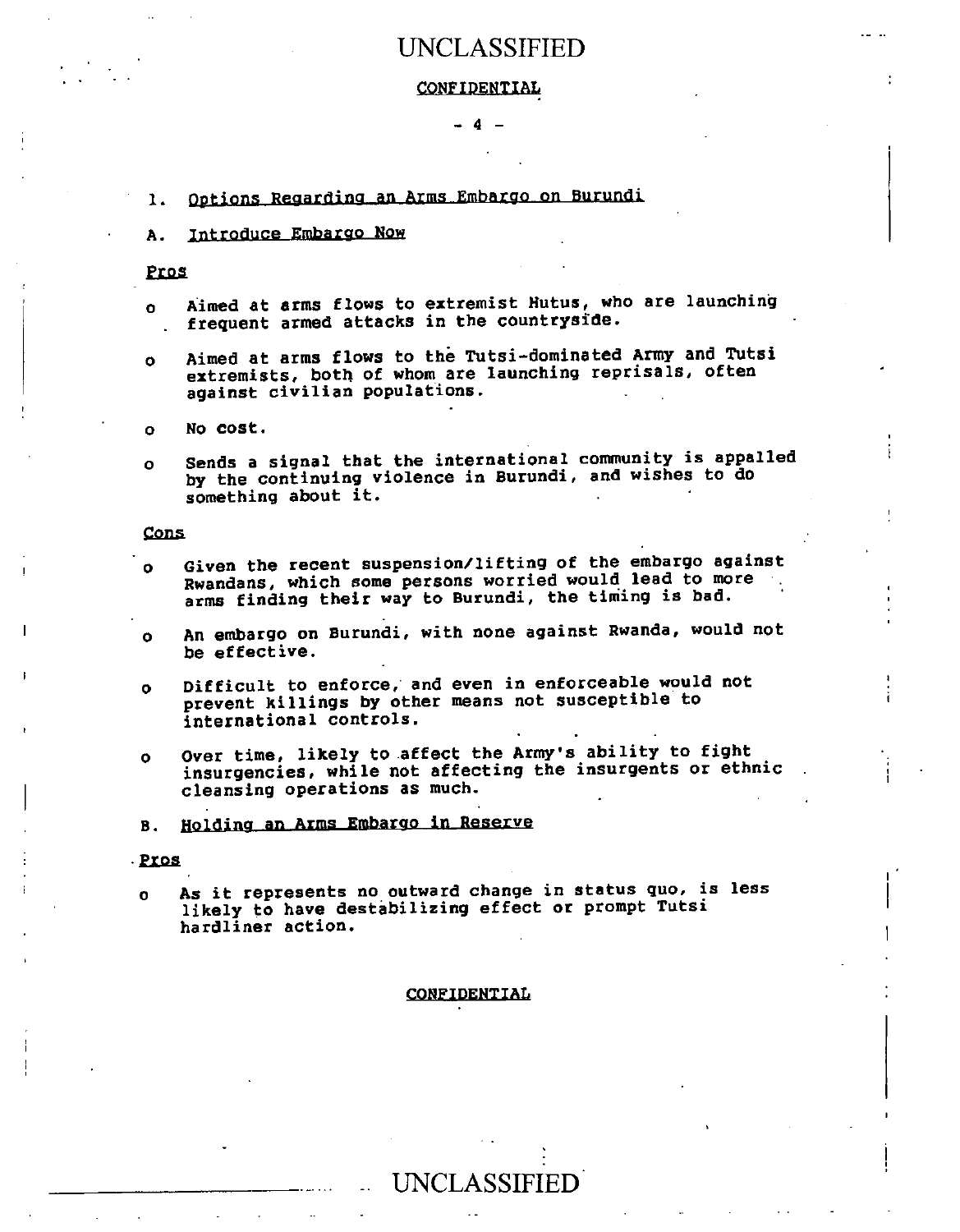#### **CONFIDENTIAL**

#### **- 5 -**

- **o We** retain the leverage which a threat to **impose an embargo**  gives us.
- **o We avoid the possibility of floating the idea, only to see it go nowhere at the UN, due to possible European opposition.**
- **o If/when we do call for an embargo, it could be used in a broader context, as part of a concerted series of actions.**

**Cons** 

- **o The status quo, which is not acceptable as far as the security situation is concerned, continues.**
- **o We miss, for now, the opportunity to send a strong signal about violence in Burundi.**
- **o Arms continue to flow to the Army and to extremists of both ethnic groups, fuelling the cycle of extremist attack and reprisal, as well as providing the materiel for any coup, attempt.**
- **2. Ontinns Reaardina an Assets Freeze Against Burundians**
- **A.** Adopt Freeze Resolution

#### Pros

- **o Expresses support of the international community for the moderates. Sends strong signal that we want to isolate extremists and break the cycle of impunity.**
- **o Cuts off extremists' funds, assuming that they don't move funds as soon as resolution is.broached.**
- **o A UN resolution supporting an assets freeze provides legal cover for otherwise unenthusiastic European governments to take action, an important consideration since the greater proportion of Burundi assets are in Europe, not the U.S.**
- **o Low cost in resources expended.**
- **o More surgical than wide-ranging actions---more calculated to affect only extremists.**

#### **Cans.**

- **o May provoke panic response by Tutsi extremists.**
- **o Difficult to enforce due to likelihood that extremists will move their funds before adoption---mainly symbolic.**

**CONFIDENTIAL**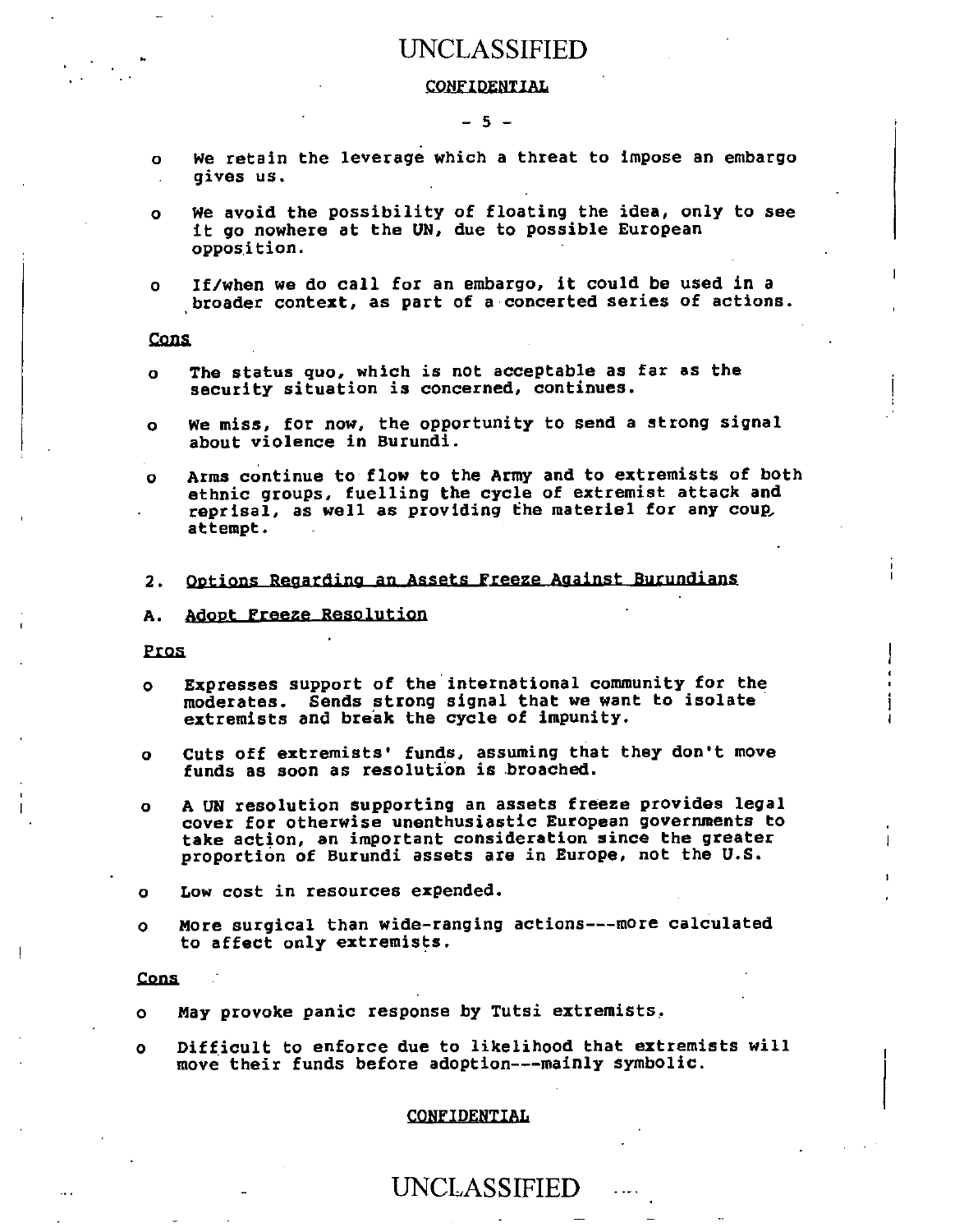#### **CONFIDENTIAL**

#### **- 6 -**

- o **Because of above considerations, may be difficult to obtain enough votes on the Security Council. Europeans are reluctant to freeze assert. The relevant bank accounts are more likely to be in Europe than in the U.S., so European cooperation is key.**
- **o The difficulties of implementing a freeze in the circumstances of this case are likely to outweigh the practical benefits, if any.**

#### **B.** Hold Off on Assets Freeze

**Pros** 

- **o As it represents no outward change in status quo, is less likely to prompt extremist reaction.**
- **o We avoid the possibility of floating the idea, only to see it go nowhere at the UN.**

**Cons** 

- **o We would cease to commit ourselves to already agreed upon preventitve measure.**
- **o The cycle of impunity continues.**
- **o We miss, for now, the opportunity to send a strong signal about extremists in Burundi.**
- **o We miss, for now, the opportunity to send such a message in what would be a symbolic manner for us, there being few such bank accounts here.**

#### **CONFIDENTIAL**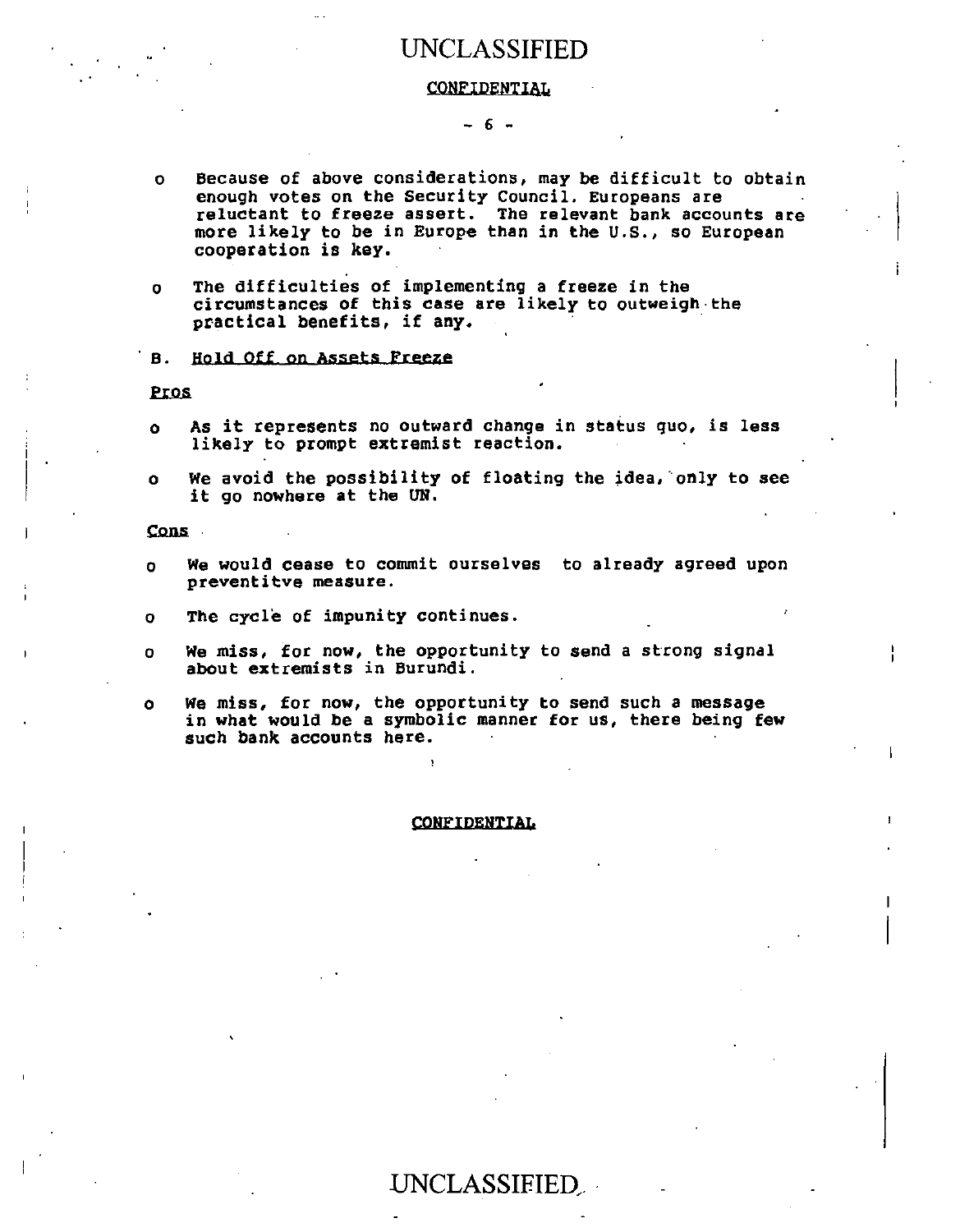D-**Drafted:AF/C:DHeflin SECC 6467, 8/18/95** 

**Cleared:** 

**AF/C:ARender(subs) AF/RCS:RBogosian(subs) IO/UNP: BBowie-Whitman(info)**<br>PM/ISP: ALangland(info)<br>P: SSymington(info)<br>DRI.: JPosenblitics **PM/ISP:ALangland(info) P: SSymington(info) DRL:JRosenblatt(info) G:AJoyce(info) L/AF:TBorek(subs) EB/ESP:JAHolmes(info)**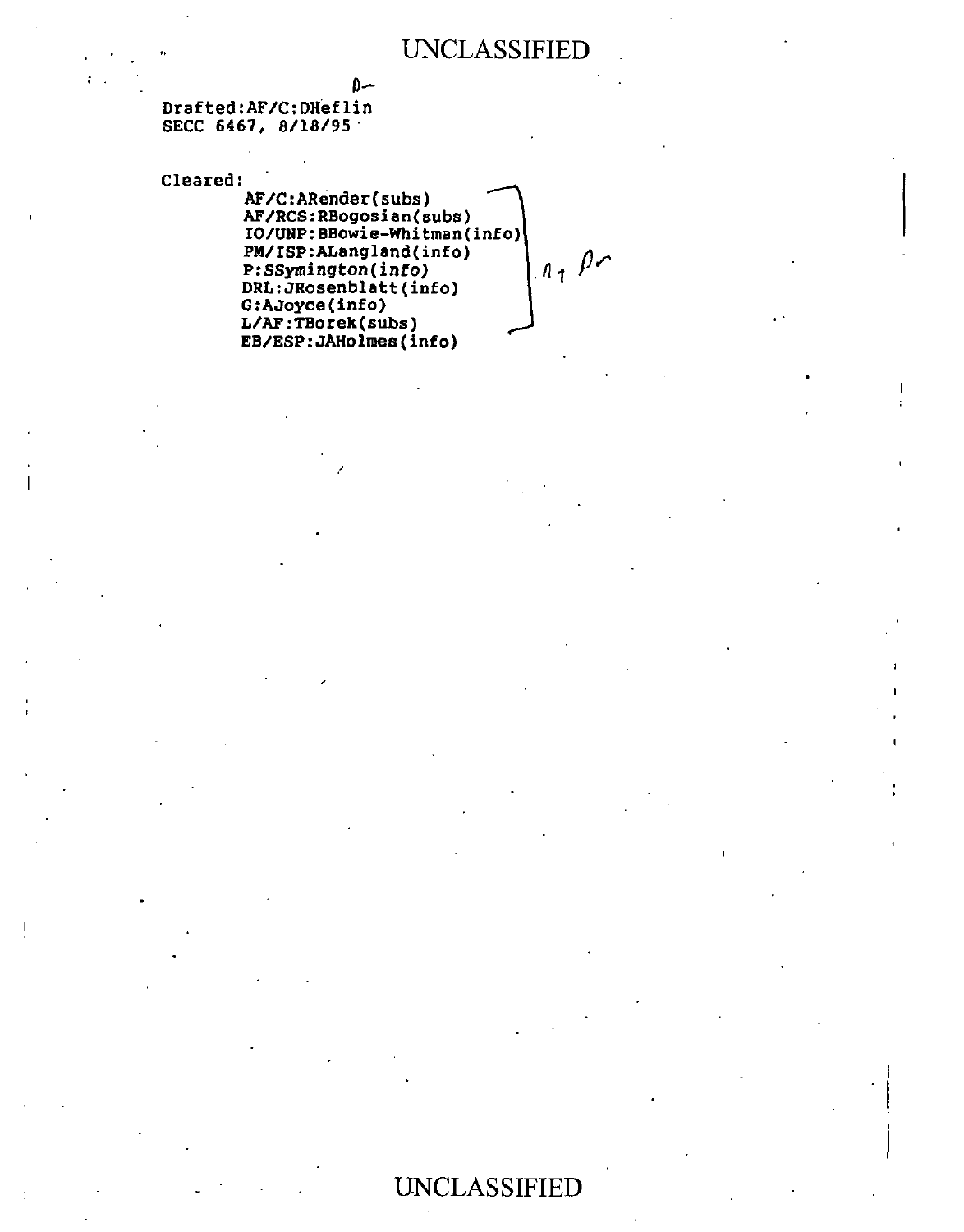# **DRAFT**

BACKGROUND: The draft NSC Discussion Paper of August 5 outlined the principal elements of US policy to date as well as several key assumptions,viz.,

Facilitate refugee return and national reconciliation;

Maintain stability and build confidence;

Ensure accountability for the genocide;

Promote respect for human rights;

Enhance security in the refugee camps;

Coordinate and mobilize the international community.

This summary of broad U.S. objectives remains valid. As noted in the NSC paper under its key assumptions section, lasting political reconciliation is unlikely in the short term and may never be possible. The US is not prepared to send troops but is willing to take other actions and to play a leading role diplomatically and as a donor. Any long term solution will require a concerted, multilateral effort over an extended period.

In the State Department package prepared for the meeting originally scheduled for August 17, we provided an initial cut at what a regional conference would entail. More precisely, we outlined the peace process as we saw it in general terms. We have received useful suggestions from IO and PRM, and our ideas require further. refinement.

THE REGIONAL CONFERENCE: There is a broad consensus internationally that a regional conference would be timely and useful. The French feel particularly strongly in this regard. We need to engage the key actors, solicit their ideas regarding the conference and provide our own. Prior to that we need to • have at least a preliminary sense of **where** we are **heading; that is,** we need to have a vision of where the peace process is leading, but we should be flexible enough to make use of good ideas others will have. Inevitably, compromises will be necessary. We also need to have assurances of a USG commitment along the lines noted above, and that assurance should be in the form of the Presidential Decision Memorandum. The initial conference, which will have to be followed by other activities will address regional and Rwanda and Burundi-specific objectives.

REGIONAL OBJECTIVES: We want broad commitments from the parties to support the peace process. AREA GOVERNMENTS should make a commitment to guarantee peace in the region using the authority and facilities of the OAU. DONOR GOVERNMENTS should commit themselves to provide technical, material and **diplomatic**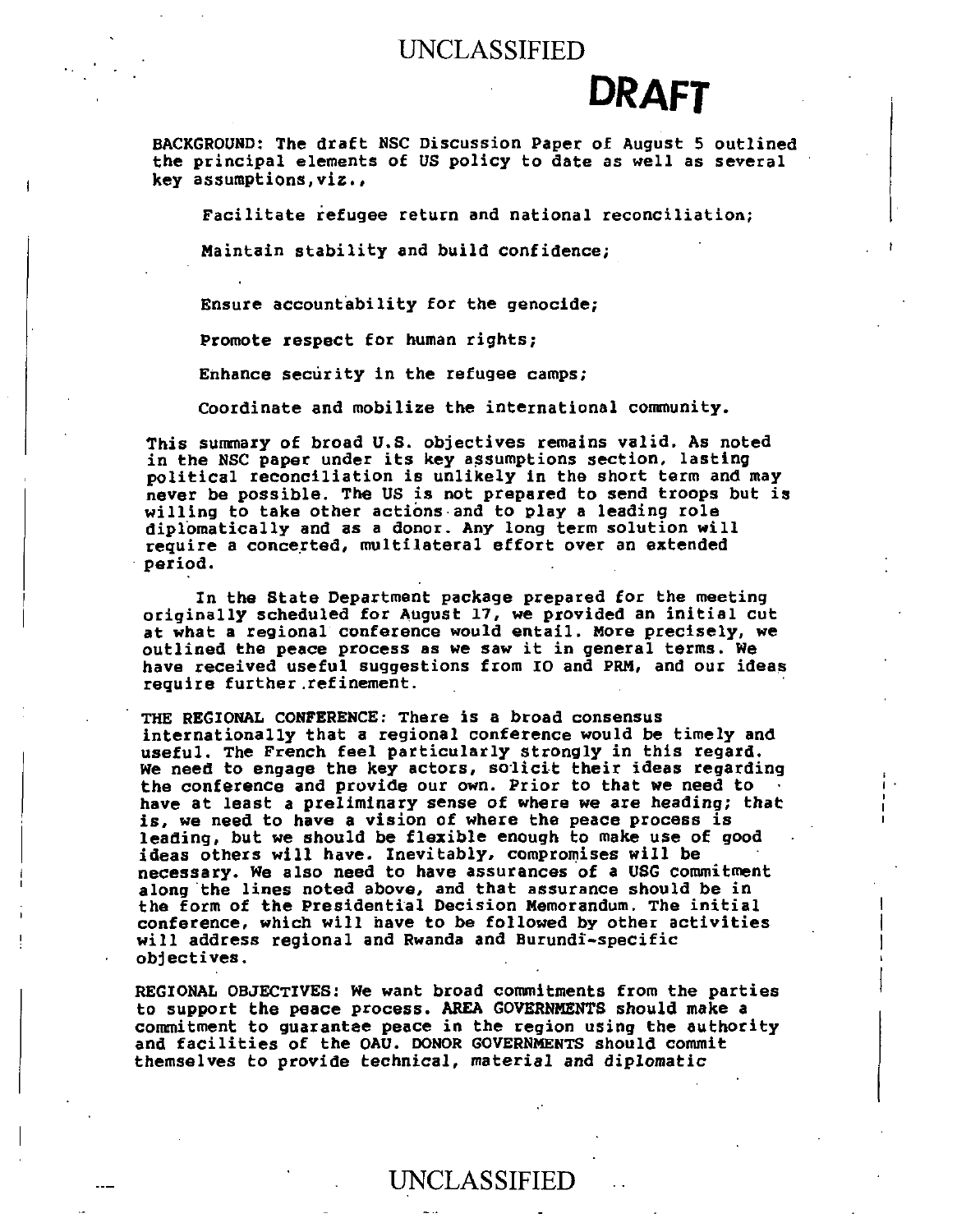support to the peace process, noting that those who are unwilling to support that process will be ostracized by the donors. The conference should reaffirm the ROLE of the UN SYSTEM including how best to modify UNAMIR. It is of crucial importance that the GOR and GOB endorse the process which will imply their commitment to pursue political reconciliation. The regional conference should establish a framework that will provide for the near and middle-term needs of the REFUGEES pending long-term solutions.

RWANDA: Over the long-term Rwanda will require arrangements that resolve the refugee problem, provide adequate security for the country as a whole and for individuals and tackles basic administrative and economic reconstruction, with the lifting of the arms embargo,the focus will shift to monitoring arms flows and developing a security environment that problably will require demobilization and military reform. The USG will be involved and we need to determine'the kind of security relationship we want to have with the GOR. The other broad area of activity for the USG and other donors will be reestablishing judicial and administrative structures in Rwanda and the Rwanda Genocide Tribunal and ongoing issues of human rights performance, notably the urgent prison problem. Beyond that are more traditional assistance programs. Accelerating, delivery and disbursement of assistance already promised and getting the French and Belgians to do more are urgent priorities.

#### BURUNDI:

The current political environment in Burundi is more sour than **in**  Rwanda. More-over, policy reform is more urgently needed in Burundi. It will be necessary to stress the risk that the donor community will walk away from Burundi (a la Somalia) in the absence of serious efforts at political reconciliation while offering long-term assistance as the pay-off for a genuine commitment to reconciliation. However, reconciliation in Burundi is likely to require military reform, establishment of a real civilian police force, structurasl adjustment in economic policy and some form of decentralization, local autonomy or regionalism within the country as a means toward power sharing.

SPECIAL CONSIDERATIONS: While democratization remains a long-term objective and perhaps the only means of resolving the problems of Rwanda and Burundi, our more immediate objective should be to develop fairer power sharing mechanisms that protect minority rights and assure greater stability. Thus, the need for judicial, military and other reforms. A regional conference is necessary to focus high level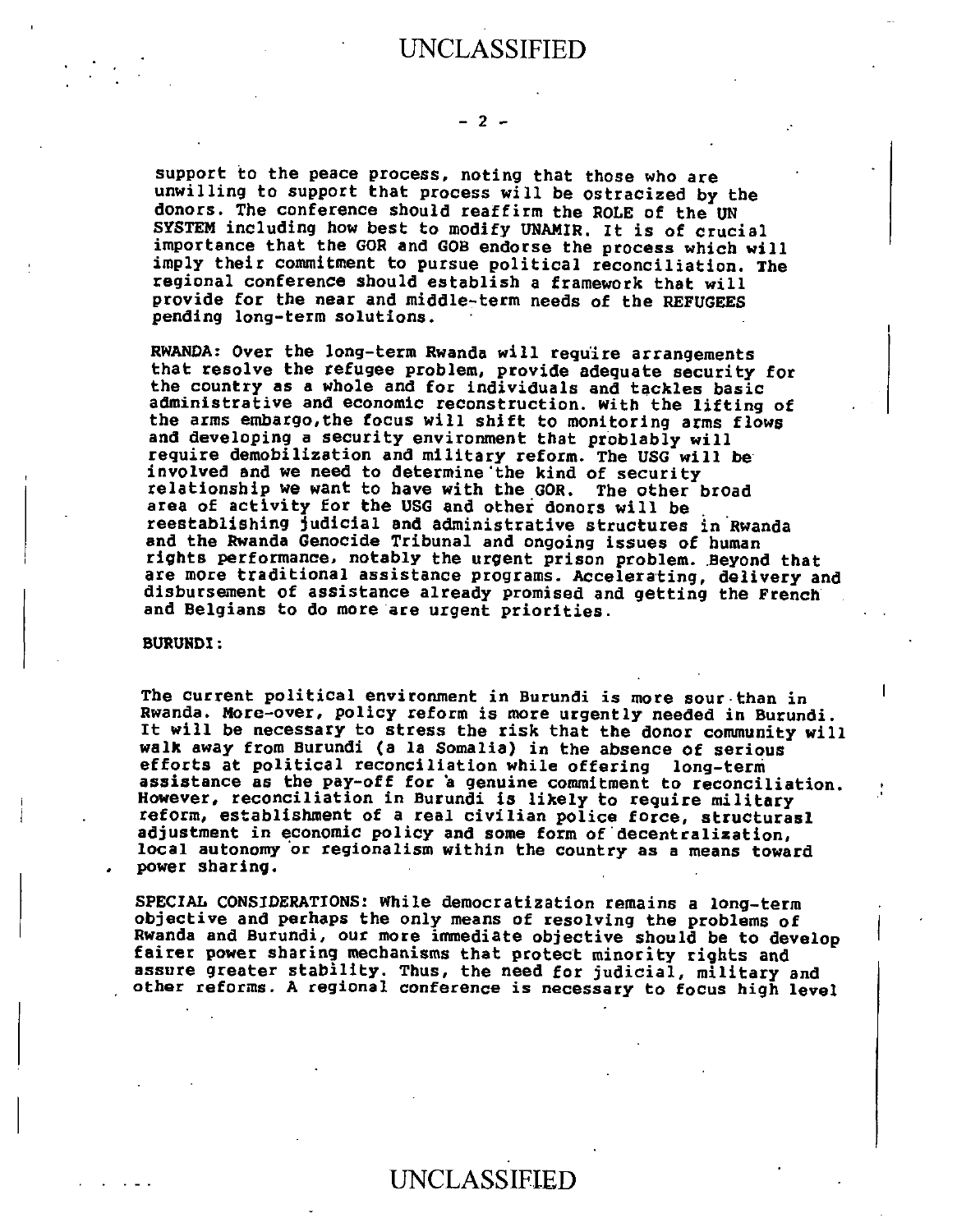#### **- 3 -**

**attention on the Great Lakes region and to secure the commitments noted above. However, time will be needed to prepare for the**  conference, and numerous follow-on actions will **be necessary. Rwanda and Burundi are linked onbly up to a point, and we will want to follow Rwanda and Burundi-specific tracks as well as a regional track It may develop that we will need a Zaire or even a Tanzania track as well.**